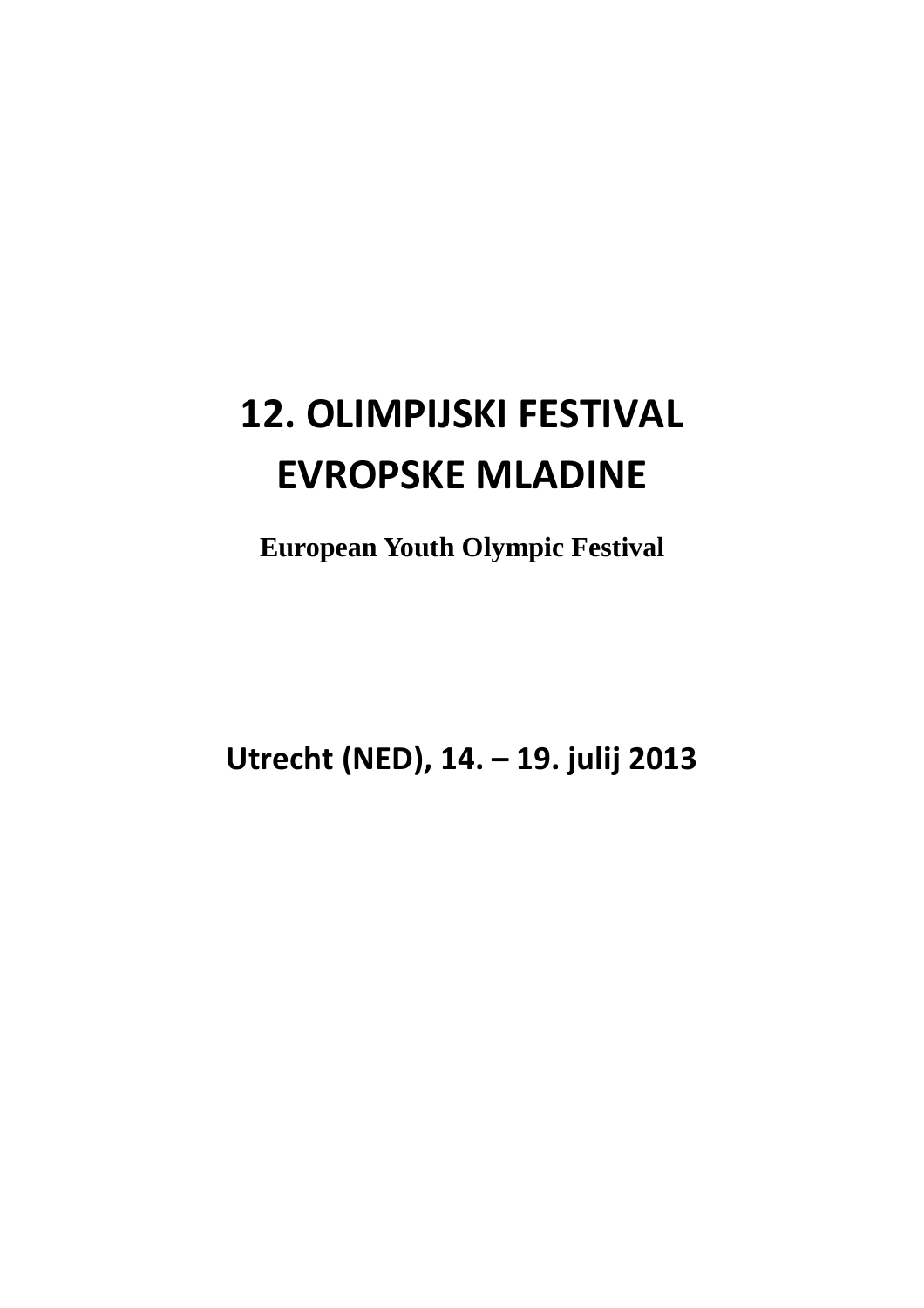| Day $1 - 15.07.2013$   |                    |                                            |          |            |                    |        |
|------------------------|--------------------|--------------------------------------------|----------|------------|--------------------|--------|
| 100m GIRLS             | Time $:15:44$      |                                            |          |            |                    |        |
| Heat:1                 | Wind $: 1.2$       |                                            |          |            |                    |        |
| $\mathbf{1}$           | 322                | JIYA Tasa                                  | 97       | NED        | 12.04              | Q      |
| $\overline{c}$         | 172                | LEDUC Cynthia                              | 97       | FRA        | 12.12              | Q      |
| 3                      | 433                | LUEBER Anna Rebekka                        | 97       | SUI        | 12.19              | Q      |
| $\overline{4}$         | 98                 | SAANGREN Frida                             | 97       | DEN        | 12.42              | đ      |
| 5                      | 407                | DOBERŠEK Urška                             | 98       | SLO        | 12.70              |        |
| 6                      | 64                 | GEORGIEVA Gabriela                         | 97       | BUL        | 12.88              |        |
|                        | 391                | SIVKOVA Kristina                           | 97       | RUS        | DIS                |        |
|                        |                    |                                            |          |            |                    |        |
| 100m GIRLS             | Time $:15:44$      |                                            |          |            |                    |        |
| Heat:2                 | Wind: $0.7$        |                                            |          |            |                    |        |
| $\mathbf{1}$           | 84                 | ANDREOU Paraskevi                          | 97       | CYP        | 11.82              | Q      |
| $\overline{c}$<br>3    | 226<br>249         | MURPHY Phoebe Genevieve<br>FORGHIERI Paola | 98<br>97 | IRL<br>ITA | 12.24<br>12.35     | Q<br>Q |
| 4                      | 445                | OSTROłLęKOVc Nat‡lia                       | 97       | SVK        | 12.61              |        |
| 5                      | 235                | GUNNARSDOTTIR Irma                         | 98       | ISL        | 12.70              |        |
| 6                      | $\mathbf{1}$       | DELIU Eneda                                | 97       | ALB        | 13.08              |        |
| 7                      | $\overline{4}$     | BAGHYAN Marianna                           | 98       | ARM        | 13.14              |        |
|                        |                    |                                            |          |            |                    |        |
| 100m GIRLS             | Time $:15:44$      |                                            |          |            |                    |        |
| Heat:3                 | Wind $: 1.3$       |                                            |          |            |                    |        |
| $\mathbf{1}$           | 120                | TEJEDOR PARDINAS Elisa                     | 98       | ESP        | 12.17              | Q      |
| $\overline{c}$         | 422                | DAMJANOVIC Tamara                          | 98       | SRB        | 12.47              | Q      |
| 3                      | 270                | BOGDANOVA Valerija                         | 97       | LAT        | 12.50              | Q      |
| $\overline{4}$         | 74                 | FILIPOVIC Dora                             | 98       | CRO        | 12.60              | q      |
| 5<br>$\epsilon$        | 370                | GHEORGHE Ioana Teodora                     | 97       | ROU        | 12.61              | đ      |
| 7                      | 49<br>16           | DZEMBOUSKAYA Dziyana<br>LUNINA Olga        | 97<br>97 | BLR<br>AZE | 12.67<br>13.47     |        |
|                        |                    |                                            |          |            |                    |        |
| 100m GIRLS             | Time $:15:44$      |                                            |          |            |                    |        |
| Heat:4                 | Wind $: 2.7$       |                                            |          |            |                    |        |
| $\mathbf{1}$           | 97                 | VAVROVA Katerina                           | 98       | CZE        | 12.03              | Q      |
| $\overline{c}$         | 28                 | LOBBENS Laurence                           | 97       | <b>BEL</b> | 12.03              | Q      |
| 3                      | 483                | KHABINA Yana                               | 97       | UKR        | 12.27              | Q      |
| 4                      | 150                | MURTO Wilma                                | 98       | FIN        | 12.59              | đ      |
| 5                      | 239                | VAISMAN Diana                              | 98       | ISR        | 12.82              |        |
| $\epsilon$             | 463                | SAHIN Sedanur                              | 98       | TUR        | 12.93              |        |
| 7                      | 314                | MIROSKA Martina                            | 98       | MKD        | 13.16              |        |
|                        | 194                | DZAGNIDZE Mari                             | 97       | GEO        | <b>DNS</b>         |        |
|                        |                    |                                            |          |            |                    |        |
| 100m BOYS              | Time $:16:14$      |                                            |          |            |                    |        |
| Heat:1                 | Wind $:-0.2$       |                                            |          |            |                    |        |
| $\mathbf 1$            | 178                | BLECOURT Keny                              | 97       | FRA        | 10.86              | Q      |
| $\sqrt{2}$             | 78                 | FINEK Patrik                               | 97       | CRO        | 11.02              | Q      |
| 3                      | 60                 | ZABALOTNY Yury                             | 97       | <b>BLR</b> | 11.40              |        |
| $\bf 4$                | 430                | SABO Stefan                                | 98       | SRB        | 11.42              |        |
| 5                      | б                  | PETROSYAN Rafayel                          | 98       | ARM        | 12.32              |        |
|                        | 108                | HARI Kristoffer                            | 97       | DEN        | $\mathop{\rm DNS}$ |        |
|                        | 305                | MILSINAS Simonas                           | 98       | LTU        | DIS                |        |
| 100m BOYS              | Time $:16:14$      |                                            |          |            |                    |        |
| Heat:2                 | Wind $:-0.3$       |                                            |          |            |                    |        |
| $\mathbf{1}$           | 122                | DEL VALLE ALBA Luis David 97               |          | ESP        | 10.97              | Q      |
| $\overline{a}$         | 11                 | M†NZKER Maximilian                         | 98       | AUT        | 11.10              | Q      |
| $\mathsf{3}$           | 358                | BRÇS AMARAL Ricardo Alexa 97               |          | POR        | 11.21              |        |
| $\bf 4$                | 380                | HOMIUC Costin Florian                      | 97       | ROU        | 11.27              |        |
| 5                      | 287                | VARPINS Rinalds                            | 97       | LAT        | 11.42              |        |
| $\epsilon$             | 138                | MOLDAU Martin                              | 98       | EST        | 11.51              |        |
| $7\overline{ }$        | 69                 | KOLEV Nedislav                             | 98       | BUL        | 11.64              |        |
|                        |                    |                                            |          |            |                    |        |
| 100m BOYS              | Time $:16:14$      |                                            |          |            |                    |        |
| Heat:3<br>$\mathbf{1}$ | Wind: $0.6$<br>264 | PETTOROSSI Diego Aldo                      | 97       | ITA        | 10.85              |        |
| $\sqrt{2}$             | 334                | GOOL van Joris                             | 98       | NED        | 10.87              | Q<br>Q |
| $\mathsf{3}$           | 216                | SZABO Daniel                               | 97       | HUN        | 10.89              | p      |
| $\bf 4$                | 95                 | PROCHAZKA Jachym                           | 97       | CZE        | 11.06              | đ      |
| 5                      | 243                | SIBONY Eran                                | 97       | ISR        | 11.19              |        |
| $\epsilon$             | 453                | PECKO Tom‡ß                                | 97       | <b>SVK</b> | 11.43              |        |
| $\sqrt{ }$             | 237                | JONSSON Gudmundur Hjalti 97                |          | ISL        | 11.57              |        |
| 8                      | 20                 | JABIYEV Tarlan                             | 97       | AZE        | 11.80              |        |

---------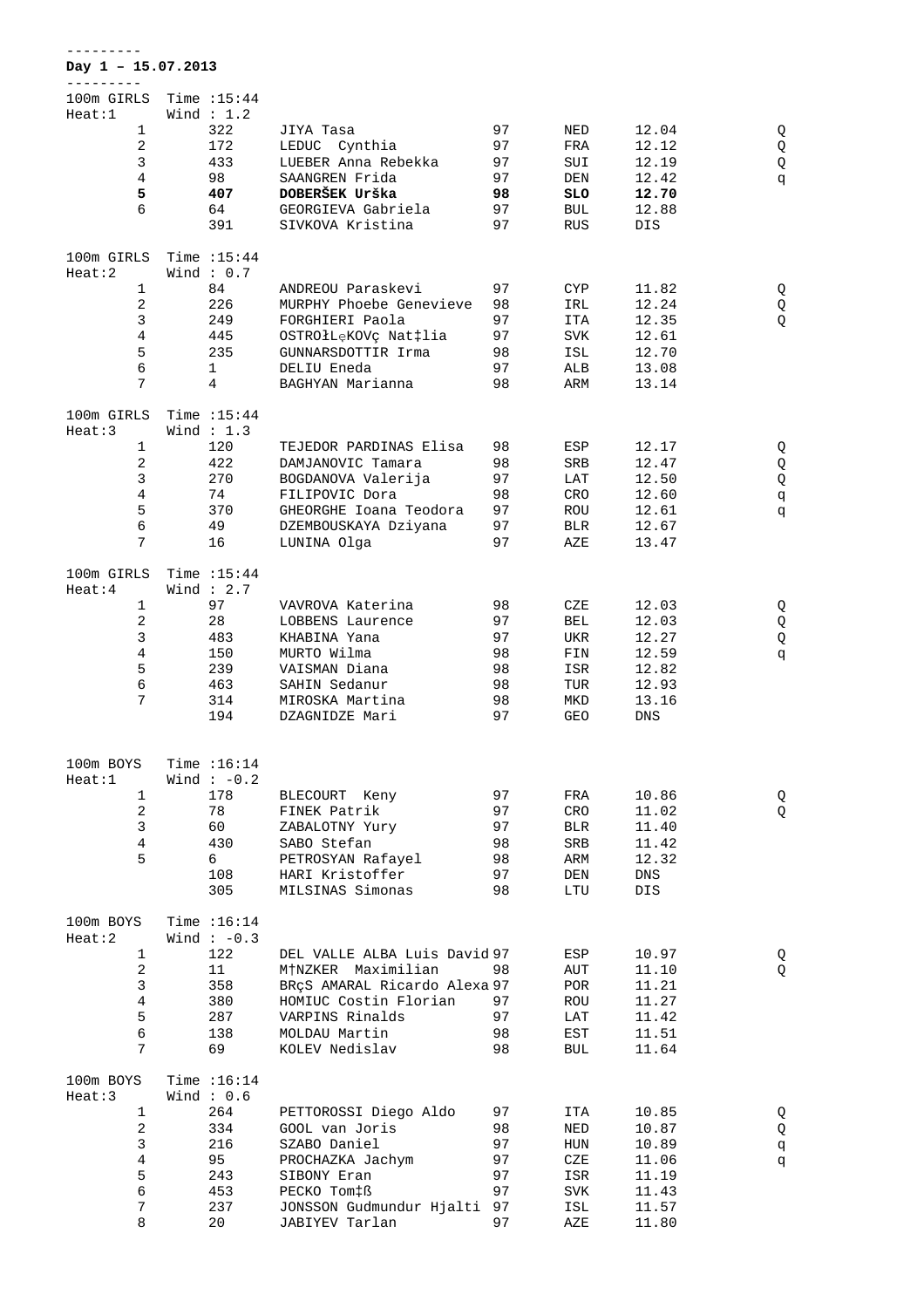|                      |                | Hammer GIRLS FINAL               | Time $:16:44$                |    |            |         |            |
|----------------------|----------------|----------------------------------|------------------------------|----|------------|---------|------------|
|                      | 1              | 499                              | BACSKAY Zsofia               | 97 | HUN        | 68.56   | EYOFrecord |
|                      | $\overline{c}$ | 482                              | GOLDA Victoriya              | 97 | UKR        | 62.28   |            |
|                      | 3              | 52                               | LITVINKA Maryia              | 97 | BLR        | 61.82   |            |
|                      | $\overline{4}$ | 465                              | YAYLACI Deniz                | 98 | TUR        | 61.58   |            |
|                      | 5              | 388                              | PALKINA Sofia                | 98 | RUS        | 60.75   |            |
|                      | 6              | 255                              | PRINETTI ANZALAPAYA Lucia 97 |    | ITA        | 60.50   |            |
|                      | 7              | 147                              | KOSKINEN Suvi                | 97 | FIN        | 60.23   |            |
|                      | 8              | 202                              | KARASTOGIANNI Efthymia       | 97 | GRE        | 54.59   |            |
|                      | 9              | 311                              | CIUI Polina                  | 97 | MDA        | 51.95   |            |
|                      | 10             | 171                              | KOWALSKI Alisson             | 97 | FRA        | 50.87   |            |
|                      | 11             | 420                              | DJAKOVIC Natasa              | 97 | SRB        | 46.18   |            |
|                      | 12             | 297                              | ZIGINSKAITE Aiste            | 98 | LTU        | 45.74   |            |
|                      | 13             | 450                              | M€SIAROVç Andrea             | 98 | SVK        | 41.21   |            |
|                      |                | 193                              | MATIASHVILI Sopio            | 98 | GEO        | ΝM      |            |
|                      |                |                                  |                              |    |            |         |            |
| 400m GIRLS<br>Heat:1 |                | Time $:17:07$                    |                              |    |            |         |            |
|                      | $\mathbf{1}$   | 383                              | ALEKSEEVA Ekaterina          | 98 | RUS        | 56.11   | Q          |
|                      | $\sqrt{2}$     | 83                               | KOUNTOURI Kalliopi           | 97 | <b>CYP</b> | 56.24   | Q          |
|                      | 3              | 274                              | KOBLENCE Aleksandra          | 97 | LAT        | 56.29   | đ          |
|                      | $\overline{4}$ | 112                              | DORDA SANS Sara              | 97 | ESP        | 58.03   |            |
|                      | 5              | 191                              | MARTINENKO Mariam            | 98 | GEO        | 59.11   |            |
|                      | 6              | 65                               | TODOROVA Polina              | 97 | <b>BUL</b> | 59.11   |            |
|                      | 7              | 369                              | BALAN Cristina Daniela       | 98 | ROU        | 59.76   |            |
| 400m GIRLS           |                | Time $:17:07$                    |                              |    |            |         |            |
| Heat:2               |                |                                  |                              |    |            |         |            |
|                      | $\mathbf{1}$   | 167                              | CARTI<br>Iyndra-Sareena      | 97 | FRA        | 54.65   | Q          |
|                      | 2              | 321                              | ROSSEN Kim                   | 97 | NED        | 56.94   | Q          |
|                      | 3              | 221                              | BROMELL Jenna                | 97 | IRL        | 57.13   | đ          |
|                      | $\overline{4}$ | 45                               | REDZKO Karyna                | 97 | BLR        | 57.83   |            |
|                      | 5              | 443                              | SAMEKOVÇ Martina             | 97 | SVK        | 58.31   |            |
|                      | 6              | 426                              | JOVIC Luna Vodana            | 98 | SRB        | 59.15   |            |
|                      | 7              | 295                              | STOSKUTE Dovile              | 97 | LTU        | 60.79   |            |
| 400m GIRLS           |                | Time $:17:07$                    |                              |    |            |         |            |
| Heat:3               |                |                                  |                              |    |            |         |            |
|                      | 1              | 484                              | KOBA Dzhois                  | 98 | UKR        | 56.14   | Q          |
|                      | $\sqrt{2}$     | 99                               | KIRKEGAARD Anne Sofie Fru 98 |    | DEN        | 56.30   | Q          |
|                      | 3              | 411                              | ROJNIK Ina                   | 97 | SLO        | 57.71   |            |
|                      | $\overline{4}$ | 356                              | PAULO AFONSO SalomŽ          | 97 | POR        | 58.27   |            |
|                      | 5              | 315                              | GATT Nicole                  | 97 | MLT        | 58.43   |            |
|                      | б              | 253                              | PECCO Alessandra             | 97 | ITA        | 60.68   |            |
|                      |                |                                  |                              |    |            |         |            |
|                      |                | 2000ST GIRLS FINAL Time : 17:18  |                              |    |            |         |            |
|                      | $\mathbf{1}$   | 209                              | TOTH Lili Anna               | 98 | HUN        | 6:45.45 |            |
|                      | 2              | 330                              | BAKKER Veerle                | 97 | NED        | 6:56.78 |            |
|                      | 3              | 458                              | GUL Seyma                    | 97 | TUR        | 6:57.56 |            |
|                      | $\overline{4}$ | 372                              | BEJINARIU Andreea Diana      | 98 | ROU        | 7:03.41 |            |
|                      | 5              | 9                                | MILLONIG Lena                | 98 | AUT        | 7:06.09 |            |
|                      | 6              | 173                              | NAVARRO Lea                  | 97 | FRA        | 7:11.38 |            |
|                      | $\overline{7}$ | 3                                | POGHOSYAN Irina              | 98 | ARM        | 7:18.16 |            |
|                      | 8              | 480                              | DOLYNCHUK Snizhana           | 97 | UKR        | 7:46.24 |            |
|                      |                | Discus BOYS GrOUP A Time : 17:57 |                              |    |            |         |            |
|                      | $\mathbf{1}$   | 354                              | BUKOWIECKI Konrad            | 97 | POL        | 56.61   | Q          |
|                      | 2              | 163                              | LAITINEN Veikko              | 97 | FIN        | 55.78   | Q          |
|                      | 3              | 502                              | HALASZ Bence                 | 97 | HUN        | 54.96   | Q          |
|                      | 4              | 130                              | HERNANDEZ BARRIONUEVO Jos 97 |    | ESP        | 53.29   | Q          |
|                      | 5              | 451                              | ZENCÇR Pavol                 | 98 | SVK        | 51.80   | Q          |
|                      | б              | 283                              | ROZINS Dagnis                | 97 |            | 49.91   |            |
|                      |                |                                  |                              |    | LAT        |         |            |
|                      | $\overline{7}$ | 196                              | ABULASHVILI Temuri           | 98 | GEO        | 49.77   |            |
|                      | 8              | 331                              | WOLFF de Rody                | 97 | NED        | 49.64   |            |
|                      | 9              | 493                              | GRYTSENKO Andriy             | 97 | UKR        | 45.73   |            |
|                      | 10             | 80                               | TODOROVIC Sven               | 97 | CRO        | 44.08   |            |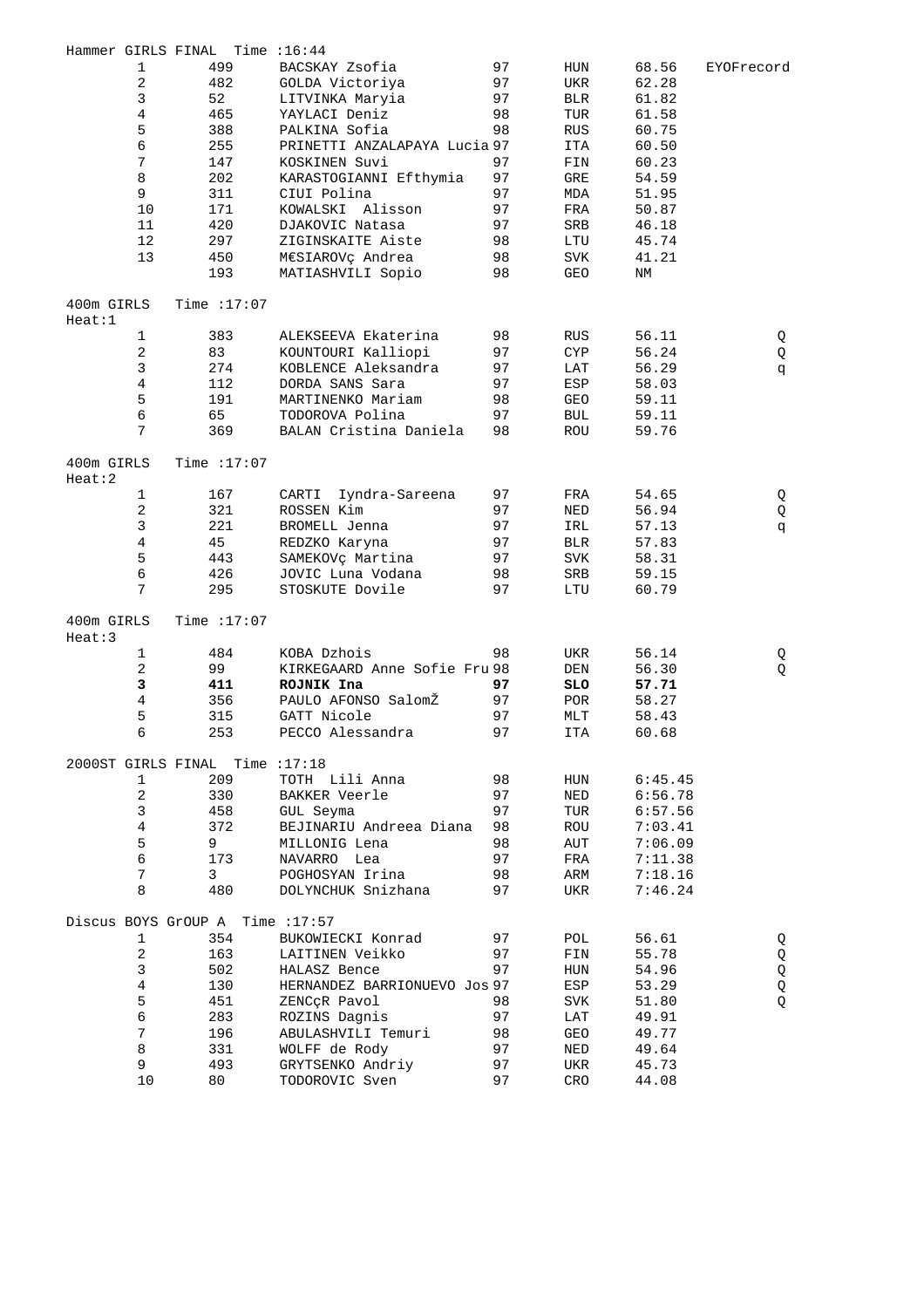|                     |                | 2000ST BOYS FINAL Time : 18:13   |                                |    |            |         |             |   |
|---------------------|----------------|----------------------------------|--------------------------------|----|------------|---------|-------------|---|
|                     | 1              | 126                              | RODRIGUEZ CORONADO Alexis 97   |    | ESP        | 5:57.58 |             |   |
|                     | $\sqrt{2}$     | 184                              | PONTIER Anthony                | 97 | FRA        | 6:00.67 |             |   |
|                     | $\mathsf{3}$   | 495                              | PASIEVIN Maksym                | 97 | UKR        | 6:02.98 |             |   |
|                     | $\sqrt{4}$     | 477                              | ULGER Oquzhan                  | 97 | TUR        | 6:07.71 |             |   |
|                     | 5              | 438                              | <b>BILL Marc</b>               | 97 | SUI        | 6:08.56 |             |   |
|                     | 6              | 206                              | MILAS Themistoklis Evange 97   |    | GRE        | 6:09.08 |             |   |
|                     | $7\phantom{.}$ | 71                               | <b>BALABANOV Ivo</b>           | 97 | BUL        | 6:10.92 |             |   |
|                     | 8              | 403                              | RAKHMANOV Ruslan               | 97 | <b>RUS</b> | 6:13.43 |             |   |
|                     | 9              | 259                              | BERNARDI Simone                | 97 | ITA        | 6:20.01 |             |   |
|                     | 10             | 217                              | SZANTO Bence                   | 97 | HUN        | 6:22.08 |             |   |
|                     | 11             | 12                               | FRIDRICH Maximilian            | 97 | AUT        | 6:24.41 |             |   |
|                     |                |                                  |                                |    |            |         |             |   |
| 400m BOYS<br>Heat:1 |                | Time $:18:15$                    |                                |    |            |         |             |   |
|                     | $\mathbf{1}$   | 110                              | VEDEL Benjamin Lobo            | 97 | DEN        | 48.92   |             | Q |
|                     | $\sqrt{2}$     | 337                              | BLUEKENS Timothy               | 97 | NED        | 49.41   |             | Q |
|                     | $\mathbf{3}$   | 382                              | MORARU Zeno                    | 97 | ROU        | 49.61   |             | Q |
|                     | $\overline{4}$ | 405                              | SKREBNEV Nikolai               | 97 | <b>RUS</b> | 50.29   |             | q |
|                     | 5              | 497                              | POLISHCHUK Renat               | 97 | UKR        | 50.32   |             | q |
|                     | 6              | 303                              | KOLENDA Ernest                 | 98 | LTU        | 51.90   |             |   |
|                     | 7              | 280                              | KARPINSKIS Austris             | 98 | LAT        | 51.92   |             |   |
| 400m BOYS<br>Heat:2 |                | Time $:18:15$                    |                                |    |            |         |             |   |
|                     | 1              | 34                               | DOOM Alexander                 | 97 | <b>BEL</b> | 49.59   |             | Q |
|                     | $\mathbf 2$    | 417                              | ZUPANC Anej                    | 98 | SLO        | 49.79   |             | Q |
|                     | $\mathsf{3}$   | 72                               | STOYANOV Zhivko                | 97 | BUL        | 51.01   |             | Q |
|                     | $\overline{4}$ | 79                               | STOJANOVIC Gabrijel            | 97 | CRO        | 51.48   |             |   |
|                     | 5              | 452                              | KUCERA Michal                  | 99 | <b>SVK</b> | 51.96   |             |   |
|                     | 6              | 312                              | CRASICOV Artiom                | 97 | MDA        | 54.10   |             |   |
|                     |                | 142                              | TAMMARU Andre                  | 98 | EST        | DIS     | ART. 163.3A |   |
|                     |                |                                  |                                |    |            |         |             |   |
|                     | 1              | Long Jump GIRLS GROUP A<br>29    | Time $:18:42$<br>MAUDENS Hanne | 97 | <b>BEL</b> | 5.95    | $+1.5$      | Q |
|                     | $\overline{c}$ | 169                              | DAVID Yanis Esmeralda          | 97 | FRA        | 5.81    | $+3.1$      | Q |
|                     | 3              | 135                              | VERLIN Kreete                  | 97 | EST        | 5.78    | $+2.4$      | đ |
|                     |                |                                  | 5.73m<br>1.1                   |    |            |         |             |   |
|                     | 4              | 357                              | ALBINO MORAIS BARREIRA JŽ 97   |    | POR        | 5.75    | $+0.7$      | q |
|                     | 5              | 76                               | BABIC Ivona                    | 97 | CRO        | 5.70    | $+2.8$      | q |
|                     |                |                                  | 5.54m<br>0.8                   |    |            |         |             |   |
|                     | 6              | 425                              | GARDASEVIC Milica              | 98 | SRB        | 5.67    | $+0.7$      | đ |
|                     | $\sqrt{ }$     | 345                              | MARTYNA Katarzyna              | 98 | POL        | 5.64    | $+1.3$      | q |
|                     | 8              | 149                              | LIPASTI Tilda                  | 98 | FIN        | 5.32    | $+1.8$      |   |
|                     | 9              | 296                              | ZAGAINOVA Diana                | 97 | LTU        | 5.26    | $+1.9$      |   |
|                     | 10             | 456                              | CANAKCI Meryem                 | 97 | TUR        | 5.24    | $+0.8$      |   |
|                     | 11             | 448                              | LIPKOVÇ Nat‡lia                | 97 | SVK        | 5.13    | $+0.7$      |   |
|                     |                |                                  |                                |    |            |         |             |   |
|                     |                | Long Jump GIRLS GROUP B          | Time $:18:42$                  |    |            |         |             |   |
|                     | $\mathbf{1}$   | 194                              | DZAGNIDZE Mari                 | 97 | GEO        | 5.88    | $+0.2$      | Q |
|                     | $\overline{2}$ | 101                              | TOELLOESE Laura                | 97 | DEN        | 5.79    | $+1.1$      | đ |
|                     | 3              | 224                              | STAFFORD Annie                 | 97 | IRL        | 5.73    | $+2.9$      | đ |
|                     |                |                                  | 5.67m<br>0.2                   |    |            |         |             |   |
|                     | 4              | 406                              | BOŽIČ Tina                     | 97 | SLO        | 5.70    | $+1.5$      | đ |
|                     | 5              | 390                              | SELEZNEVA Anastasia            | 97 | RUS        | 5.69    | $+1.6$      | q |
|                     | 6              | 248                              | FIORESE Beatrice               | 97 | ITA        | 5.58    | $+2.2$      |   |
|                     |                |                                  | $0.00m$ $0.0$                  |    |            |         |             |   |
|                     | 7              | 208                              | LESTI Diana Agnes              | 98 | HUN        | 5.51    | $+1.3$      |   |
|                     | 8              | 115                              | GARCIA MUNTANE Sheila          | 97 | ESP        | 5.36    | $+3.2$      |   |
|                     |                |                                  | 5.22m<br>0.5                   |    |            |         |             |   |
|                     | 9              | 10                               | STRAMETZ Karin                 | 98 | AUT        | 5.10    | $+0.3$      |   |
|                     | 10             | 15                               | FARHADOVA Ofeliya              | 98 | AZE        | 4.83    | $+1.2$      |   |
|                     | 11             | 314                              | MIROSKA Martina                | 98 | MKD        | 4.61    | $+0.9$      |   |
|                     |                |                                  |                                |    |            |         |             |   |
|                     |                | Discus BOYS GROUP B Time : 19:00 |                                |    |            |         |             |   |
|                     | $\mathbf{1}$   | 190                              | GUEHASEIM Jordan               | 97 | FRA        | 53.80   |             | Q |
|                     | 2              | 374                              | TOADER Andrei Rares            | 97 | ROU        | 51.92   |             | Q |
|                     | $\mathsf{3}$   | 313                              | MURA Stefan                    | 97 | MDA        | 47.53   |             | đ |
|                     | $\overline{4}$ | 146                              | HEIL Jander                    | 97 | EST        | 46.97   |             | q |
|                     | 5              | 231                              | SHERIDAN Eoin                  | 97 | IRL        | 43.96   |             |   |
|                     | 6              | 473                              | MUYAN Kamil Can                | 97 | TUR        | 43.62   |             |   |
|                     | 7              | 362                              | GON, ALVES ANDRADE DŽCio       | 97 | POR        | 43.01   |             |   |
|                     | 8              | 56                               | NAZARUK Vitali                 | 97 | <b>BLR</b> | 38.25   |             |   |
|                     |                |                                  |                                |    |            |         |             |   |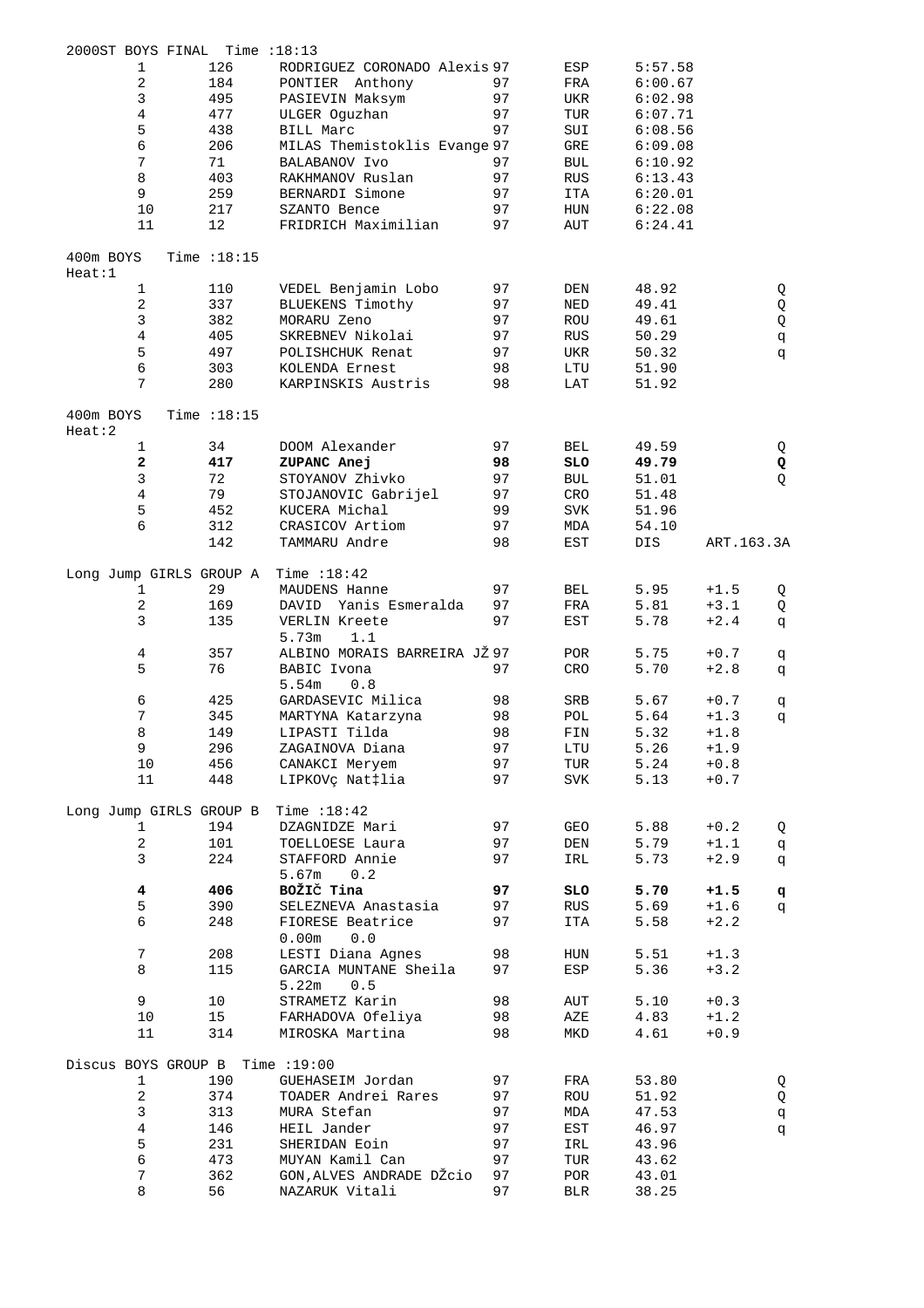| Discus BOYS GROUP A    |               | Time $:19:01$                |    |             |            |        |             |
|------------------------|---------------|------------------------------|----|-------------|------------|--------|-------------|
| 1                      | 354           | BUKOWIECKI Konrad            | 97 | POL         | 56.61      |        | Q           |
| 2                      | 163           | LAITINEN Veikko              | 97 | FIN         | 55.78      |        | Q           |
| 3                      | 502           | HALASZ Bence                 | 97 | HUN         | 54.96      |        | $\mathsf Q$ |
| $\overline{4}$         | 130           | HERNANDEZ BARRIONUEVO Jos 97 |    | ESP         | 53.29      |        | $\mathsf Q$ |
| 5                      | 451           | ZENCCR Pavol                 | 98 | SVK         | 51.80      |        | Q           |
| 6                      | 283           | ROZINS Dagnis                | 97 | LAT         | 49.91      |        | p           |
| $7\phantom{.}$         | 196           | ABULASHVILI Temuri           | 98 | GEO         | 49.77      |        | q           |
| 8                      | 331           | WOLFF de Rody                | 97 | NED         | 49.64      |        | đ           |
| 9                      | 493           | GRYTSENKO Andriy             | 97 | UKR         | 45.73      |        |             |
| 10                     | 80            | TODOROVIC Sven               | 97 | CRO         | 44.08      |        |             |
|                        |               |                              |    |             |            |        |             |
|                        |               |                              |    |             |            |        |             |
| Day $2 - 16.07.2013$   |               |                              |    |             |            |        |             |
|                        |               |                              |    |             |            |        |             |
|                        |               |                              |    |             |            |        |             |
| 800m GIRLS             | Time $:15:27$ |                              |    |             |            |        |             |
| Heat:1                 |               |                              |    |             |            |        |             |
| 1                      | 247           | FERDANI Chiara               | 97 | ITA         | 2:13.66    |        | Q           |
| $\sqrt{2}$             | 461           | KONAK Songul                 | 97 | TUR         | 2:13.71    |        | Q           |
| 3                      | 227           | SHANAHAN Gretchen Louise 97  |    | IRL         | 2:13.91    |        | Q           |
| $\sqrt{4}$             | 102           | ANDERSEN Maria Haugaard B 98 |    | DEN         | 2:16.07    |        | q           |
| 5                      | 89            | KOVARIKOVA Klara             | 97 | CZE         | 2:16.81    |        |             |
| 6                      | 151           | MYOTYRI Ellinoora            | 97 | FIN         | 2:18.32    |        |             |
| 7                      | 340           | OWCZAREK Klaudia             | 97 | POL         | 2:22.72    |        |             |
|                        |               |                              |    |             |            |        |             |
| 800m GIRLS             | Time $:15:27$ |                              |    |             |            |        |             |
| Heat:2                 |               |                              |    |             |            |        |             |
| 1                      | 327           | PRINSEN Danaid               | 97 | NED         | 2:12.90    |        |             |
| 2                      | 30            | SCHELDEMAN Lotte             | 97 |             | 2:13.32    |        | Q           |
|                        |               |                              |    | BEL         |            |        | Q           |
| 3                      | 393           | TOLMACHEVA Ekaterina         | 97 | RUS         | 2:14.12    |        | Q           |
| 4                      | 414           | STRGARŠEK Kaja               | 97 | SLO         | 2:14.24    |        | đ           |
| 5                      | 491           | STARZHYNSKA Mariya           | 97 | UKR         | 2:16.38    |        |             |
| 6                      | 366           | CAZIUC Simona Petronela      | 98 | ROU         | 2:16.66    |        |             |
| 7                      | 67            | ALINSKA Veselina             | 97 | BUL         | 2:16.93    |        |             |
| 8                      | 444           | STEFUNDOVÇ Nikola            | 99 | SVK         | 2:17.78    |        |             |
|                        |               |                              |    |             |            |        |             |
| 3000m BOYS FINAL       | Time :15:57   |                              |    |             |            |        |             |
| 1                      | 352           | BORKOWSKI Mateusz            | 97 | POL         | 8:28.89    |        |             |
| $\sqrt{2}$             | 475           | OTI Omer                     | 98 | TUR         | 8:31.28    |        |             |
| 3                      | 181           | BOUAJAJI el Mohamed-Amine 97 |    | FRA         | 8:31.68    |        |             |
| $\sqrt{4}$             | 437           | NOTI Franco Simon            | 97 | SUI         | 8:35.41    |        |             |
| 5                      | 129           | TORRENTS TEIXIDOR Jordi      | 97 | ESP         | 8:36.17    |        |             |
| 6                      | 361           | RODRIGUES GOMES F‡bio Raf 97 |    | POR         | 8:37.39    |        |             |
| $\overline{7}$         | 203           | PAPOULIAS Anastasios         | 97 | GRE         | 8:37.84    |        |             |
| 8                      | 265           | RIVA Pietro                  | 97 | <b>ITA</b>  | 8:40.31    |        |             |
| 9                      | 218           | ZARNOCZAI Zalan Istvan       | 97 | HUN         | 8:50.17    |        |             |
| 10                     | 63            | BAZHENAU Ihar                | 97 | BLR         | 8:51.78    |        |             |
| 11                     | 161           | KARJALAINEN Jiri             | 97 | FIN         | 8:52.38    |        |             |
| 12                     | 234           | MULCAIRE Kevin               | 97 | IRL         | 8:58.76    |        |             |
| 13                     | 244           | SAGIV Ran                    | 97 | ISR         | 9:11.81    |        |             |
|                        | 378           | CRECAN Raul Daniel           | 97 | ROU         | <b>DNS</b> |        |             |
|                        |               |                              |    |             |            |        |             |
|                        |               | Time $:16:01$                |    |             |            |        |             |
| Long Jump BOYS GROUP B |               |                              |    |             |            |        |             |
| 1                      | 185           | ROUSSEAU-JAMARD<br>Alex      | 97 | FRA         | 6.86       | $+1.1$ | Q           |
| $\overline{c}$         | 262           | LAMA Francesco               | 97 | <b>ITA</b>  | 6.73       | $+1.0$ | q           |
| 3                      | 165           | MANTYNEN Juho                | 97 | ${\tt FIN}$ | 6.71       | $-0.2$ | q           |
| 4                      | 214           | SCHMIDTKA Vince Tibor        | 98 | HUN         | 6.58       | $+0.6$ | q           |
| 5                      | 137           | MOLDAU Sander                | 98 | EST         | 6.53       | $+1.5$ | q           |
| $\epsilon$             | 494           | KLYMENKO Andriy              | 13 | UKR         | 6.32       | $+1.4$ | đ           |
| $7\overline{ }$        | 59            | KHVALKO Valiantsin           | 97 | BLR         | 6.22       | $-1.1$ |             |
| 8                      | 308           | KIEFFER Donald               | 97 | LUX         | 6.20       | $+1.2$ |             |
|                        |               |                              |    |             |            |        |             |
| Long Jump BOYS GROUP A |               | Time $:16:01$                |    |             |            |        |             |
| 1                      | 375           | BITAN Gabriel                | 98 | ROU         | 7.35       | $+1.8$ | Q           |
| $\overline{a}$         | 109           | AKROFI-QUARCOO Philip Dar 97 |    | DEN         | 6.96       | $+1.7$ | Q           |
| $\mathsf{3}$           | 404           | LEVANOV Aleksei              | 97 | RUS         | 6.94       | $+0.7$ | Q           |
| $\overline{4}$         | 478           | YIGITALP Seyhmus             | 97 | TUR         | 6.66       | $+1.4$ | q           |
| 5                      | 81            | VUJEVIC Ivan                 | 98 | CRO         | 6.65       | $+2.4$ | đ           |
|                        |               | 6.61m<br>1.8                 |    |             |            |        |             |
| $\epsilon$             | 121           | ARREAZA ALCAZAR Sergio       | 97 | ESP         | 6.42       | $+1.2$ | đ           |
| 7                      | 300           | BRAZAUSKAS Elvinas           | 97 | LTU         | 6.07       | $+1.7$ |             |
| 8                      | 94            | NAVRATIL Filip               | 97 | CZE         | 5.90       | $+1.1$ |             |
|                        | 6             | PETROSYAN Rafayel            | 98 | ARM         | ΝM         | $+0.0$ |             |
|                        |               |                              |    |             |            |        |             |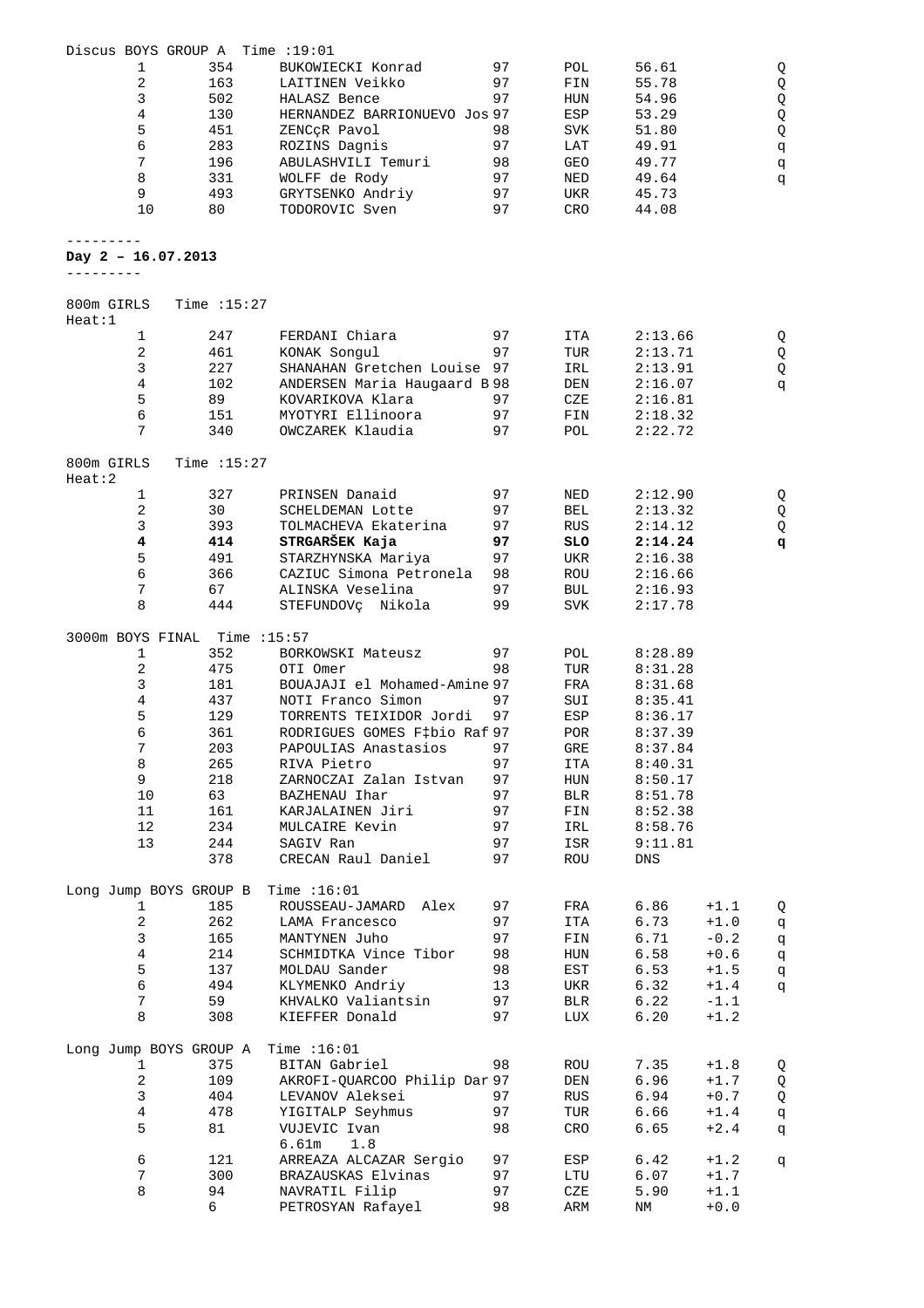| 100m GIRLS SF                  | Time $:16:22$ |                              |    |            |          |        |
|--------------------------------|---------------|------------------------------|----|------------|----------|--------|
| Heat:1                         | Wind $: 2.6$  |                              |    |            |          |        |
| $\mathbf{1}$                   | 84            | ANDREOU Paraskevi            | 97 | <b>CYP</b> | 11.73    | Q      |
| $\sqrt{2}$                     | 28            | LOBBENS Laurence             | 97 | BEL        | 12.12    | Q      |
| 3                              | 120           | TEJEDOR PARDINAS Elisa       | 98 | ESP        | 12.14    | Q      |
| $\overline{4}$                 | 433           | LUEBER Anna Rebekka          | 97 | SUI        | 12.17    | q      |
| $\mathsf S$                    | 422           | DAMJANOVIC Tamara            | 98 | SRB        | 12.33    |        |
| 6                              | 270           | BOGDANOVA Valerija           | 97 | LAT        | 12.35    |        |
| 7                              | 98            | SAANGREN Frida               | 97 | DEN        | 12.55    |        |
|                                | 370           | GHEORGHE Ioana Teodora       | 97 | ROU        | DIS      |        |
| 100m GIRLS SF                  | Time $:16:22$ |                              |    |            |          |        |
| Heat:2                         | Wind $: 1.0$  |                              |    |            |          |        |
| 1                              | 97            | VAVROVA Katerina             | 98 | CZE        | 12.05    | Q      |
| $\mathbf 2$                    | 322           | JIYA Tasa                    | 97 | $\rm NED$  | 12.12    |        |
| 3                              | 172           | LEDUC Cynthia                | 97 | FRA        | 12.24    | Q<br>Q |
| $\,4$                          | 226           | MURPHY Phoebe Genevieve      | 98 | IRL        | 12.24    | q      |
| 5                              | 483           | KHABINA Yana                 | 97 | UKR        | 12.33    |        |
| $\epsilon$                     |               |                              |    |            |          |        |
|                                | 249           | FORGHIERI Paola              | 97 | ITA        | 12.50    |        |
| $\sqrt{ }$                     | 74            | FILIPOVIC Dora               | 98 | CRO        | 12.59    |        |
| 8                              | 150           | MURTO Wilma                  | 98 | FIN        | 12.95    |        |
| 3000m GIRLS FINAL Time : 16:39 |               |                              |    |            |          |        |
| 1                              | 371           | IFTENI Maria Magdalena       | 97 | ROU        | 9:41.26  |        |
| $\boldsymbol{2}$               | 229           | O'FLAHERTY S'obhra Sarah 98  |    |            | 9:42.47  |        |
|                                |               |                              |    | IRL        |          |        |
| 3                              | 257           | TOMMASI Francesca            | 98 | <b>ITA</b> | 9:46.96  |        |
| $\overline{4}$                 | 342           | FILIPOWSKA Agnieszka         | 97 | POL        | 9:54.71  |        |
| 5                              | 329           | MELCHERTS Ashley             | 98 | NED        | 10:02.78 |        |
| $\epsilon$                     | 454           | PAUSHKINA Olga               | 98 | RUS        | 10:05.25 |        |
| $\sqrt{ }$                     | 44            | KACHAYEVA Viktoryia          | 97 | BLR        | 10:11.89 |        |
| $\,8\,$                        | 421           | CEROVAC Nadja                | 97 | SRB        | 10:25.87 |        |
| 9                              | 455           | ATALAY Bahar                 | 98 | TUR        | 10:35.50 |        |
|                                |               |                              |    |            |          |        |
| 100mH GIRLS                    | Time $:17:18$ |                              |    |            |          |        |
| Heat:1                         | Wind: $0.4$   |                              |    |            |          |        |
| $\mathbf{1}$                   | 175           | VALETTE<br>Laura             | 97 | FRA        | 13.95    | Q      |
| $\boldsymbol{2}$               | 323           | TJIN A-LIM Maayke            | 98 | NED        | 14.19    | Q      |
| 3                              | 396           | ZHURAVLEVA Polina            | 97 | <b>RUS</b> | 14.40    |        |
| $\overline{4}$                 | 364           | SANDU Adelina Mihaela        | 98 | ROU        | 14.45    |        |
| 5                              | 409           | LOPARNIK Ema                 | 97 | SLO        | 14.48    |        |
| $\sqrt{6}$                     | 449           | SVRCKOV¢ Karin               | 99 | <b>SVK</b> | 14.79    |        |
| 7                              | 349           | SICIARZ Klaudia              | 98 | POL        | 15.03    |        |
|                                |               |                              |    |            |          |        |
| 100mH GIRLS                    | Time $:17:18$ |                              |    |            |          |        |
| Heat:2                         | Wind: $0.7$   |                              |    |            |          |        |
| 1                              | 43            | HERMAN Elvira                | 97 | BLR        | 14.02    | Q      |
| $\boldsymbol{2}$               | 424           | GRUJIC Jelena                | 97 | SRB        | 14.12    | Q      |
| $\mathsf{3}$                   | 492           | YACHNIK Maryna               | 97 | UKR        | 14.16    | đ      |
| $\overline{4}$                 | 251           | MULATERO Agnese              | 97 | ITA        | 14.30    |        |
| $\mathsf S$                    | 294           | PLECKAITYTE Greta            | 98 | LTU        | 14.63    |        |
| $\sqrt{6}$                     | 456           | CANAKCI Meryem               | 97 | TUR        | 14.71    |        |
| 7                              | 134           | VAIKLA Hanna-Mai             | 97 | EST        | 14.78    |        |
|                                |               |                              |    |            |          |        |
| 100mH GIRLS                    | Time $:17:18$ |                              |    |            |          |        |
| Heat:3                         | Wind $: 1.1$  |                              |    |            |          |        |
| $\mathbf{1}$                   | 223           | MCELROY MORLAND Elizabeth 98 |    | IRL        | 13.77    | Q      |
| $\overline{\mathbf{c}}$        | 22            | BEAUCARNE Chloe              | 97 | <b>BEL</b> | 13.95    | Q      |
| 3                              | 117           | ORDUNA ENPARANTZA Nora       | 97 | ESP        | 14.04    | đ      |
| $\,4$                          | 432           | RICHARD Melanie              | 97 | SUI        | 14.33    |        |
| $\mathsf S$                    | 154           | RAUTELIN Jessica             | 97 | FIN        | 14.39    |        |
| $\sqrt{6}$                     | 201           | RAMMOU Tsampika-Nefeli       | 98 | GRE        | 15.14    |        |
| 7                              | 273           | GRAUDINA Tina Laura          | 98 | LAT        | 15.52    |        |
|                                |               |                              |    |            |          |        |
| Pole Vault                     | BOYS FINAL    | Time $:17:23$                |    |            |          |        |
| 1                              | 127           | DEL CERRO VILALTA Noel - 97  |    | ESP        | 4.82     |        |
| $\overline{a}$                 | 144           | HAUSENBERG Hans-Christian 98 |    | EST        | 4.82     |        |
| 3                              | 188           | TAILLANDIER Antoine          | 97 | FRA        | 4.77     |        |
| $\overline{4}$                 | 162           | KUJANPAA Urho                | 97 | FIN        | 4.70     |        |
| $\mathsf S$                    | 332           | WIJST van der Koen           | 97 | NED        | 4.70     |        |
| $\epsilon$                     | 397           | AKINSHIN Denis               | 98 | RUS        | 4.60     |        |
| $\overline{7}$                 | 77            | BUHIN Danijel                | 97 | CRO        | 4.45     |        |
| $\,8\,$                        | 240           | GOLDOVSKY Denis              | 97 | ISR        | 3.70     |        |
|                                |               |                              |    |            |          |        |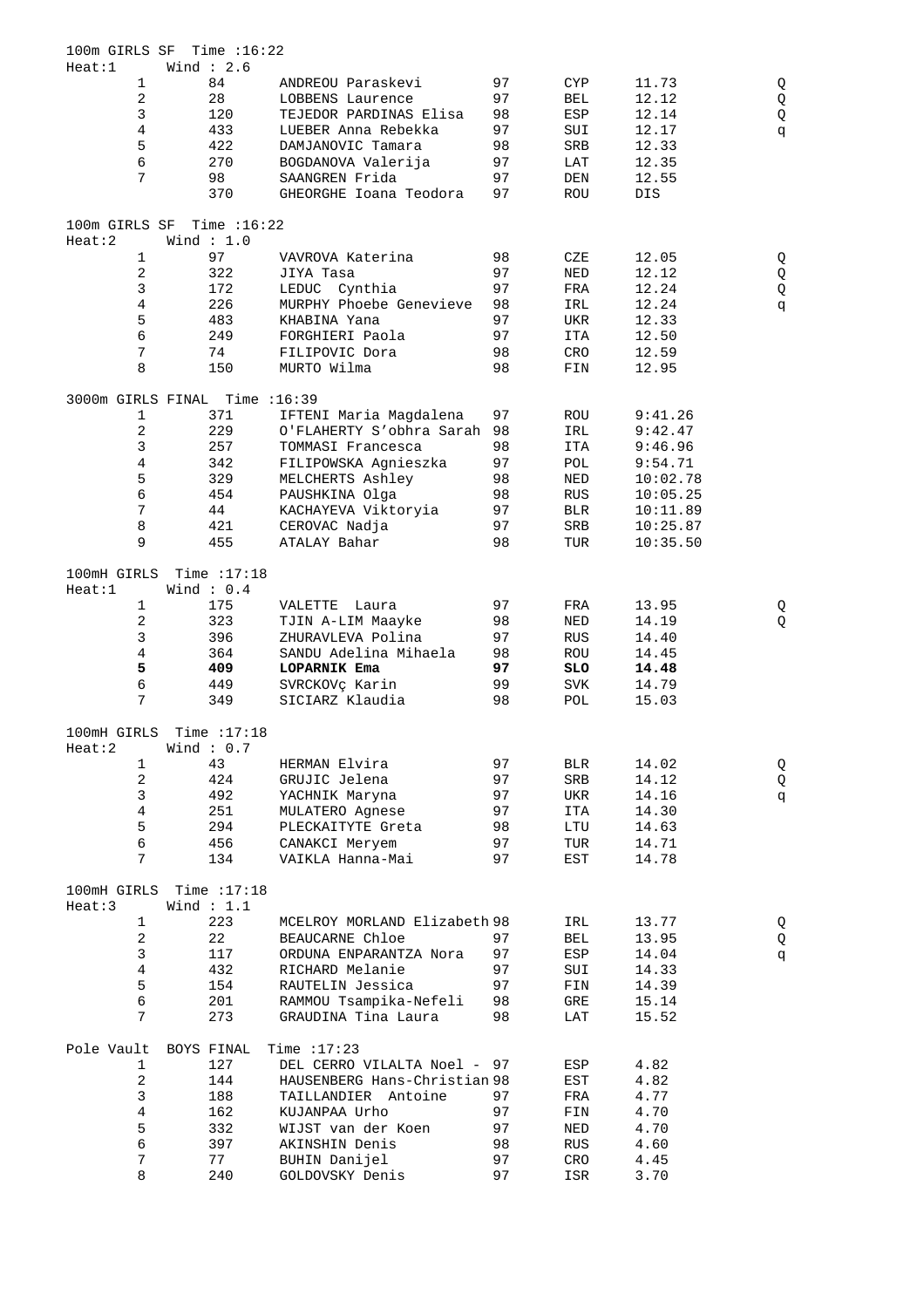| 110mH BOYS |                | Time $:17:51$           |                              |    |              |         |            |
|------------|----------------|-------------------------|------------------------------|----|--------------|---------|------------|
| Heat:1     |                | Wind $: -0.1$           |                              |    |              |         |            |
|            | $\mathbf{1}$   | 360                     | DA SILVA MARTINS F‡bio Fi 97 |    | <b>POR</b>   | 14.17   | Q          |
|            | 2              | 125                     | GARRANCHO MENDEZ Juan Jos 97 |    | ESP          | 14.23   | Q          |
|            | 3              | 468                     | AKIN Harun                   | 98 | TUR          | 14.49   | Q          |
|            | 4              | 398                     | EGOROV Gleb                  | 97 | <b>RUS</b>   | 14.53   |            |
|            | 5              | 241                     | FAYLER Itamar                | 97 | ISR          | 14.58   |            |
|            |                |                         |                              |    |              |         |            |
|            | 6              | 145                     | MANDAR Karsten               | 97 | EST          | 14.86   |            |
|            |                | 431                     | BOGICEVIC Zdravko            | 97 | SRB          | DIS     | Art.168.7b |
| 110mH BOYS |                | Time $:17:51$           |                              |    |              |         |            |
| Heat:2     |                | Wind : $0.8$            |                              |    |              |         |            |
|            | 1              | 179                     | CALME<br>Sebastien           | 97 | FRA          | 14.25   |            |
|            |                |                         |                              |    |              |         | Q          |
|            | 2              | 14                      | SKALVY Gordon                | 97 | AUT          | 14.28   | Q          |
|            | 3              | 376                     | CHIORPEC Mihai Vlad          | 97 | ROU          | 14.35   | Q          |
|            | 4              | 266                     | SEGALE Gabriele              | 97 | ITA          | 14.42   | đ          |
|            | 5              | 164                     | MANNINEN Ilari               | 97 | FIN          | 14.44   | đ          |
|            | 6              | 53                      | KHADATOVICH Ivan             | 97 | <b>BLR</b>   | 15.76   |            |
|            |                | 106                     | MOERK Mathias                | 97 | DEN          | DNF     |            |
| 800m BOYS  |                | Time $:18:12$           |                              |    |              |         |            |
| Heat:1     |                |                         |                              |    |              |         |            |
|            | $\mathbf{1}$   | 304                     | MICKUS Benediktas            | 97 | LTU          | 1:55.24 | Q          |
|            | 2              | 379                     | GHEBAN Madalin Dorian        | 97 | ROU          | 1:55.45 | Q          |
|            | 3              | 182                     | LOIR Pierrick                | 97 | FRA          | 1:55.79 | Q          |
|            | 4              | 338                     | FEITSMA Ivan                 | 97 | NED          | 1:55.97 | đ          |
|            | 5              | 258                     | BEGGIATO Luca                | 97 | ITA          | 1:57.38 | đ          |
|            | 6              | 281                     | KUPCS Gatis                  | 97 | LAT          | 1:59.30 |            |
|            | 7              | 62                      | LAZARAU Aliaksei             | 97 | <b>BLR</b>   | 2:03.07 |            |
| 800m BOYS  |                | Time $:18:12$           |                              |    |              |         |            |
| Heat:2     |                |                         |                              |    |              |         |            |
|            | $\mathbf{1}$   | 166                     | UUTELA Julius                | 97 | FIN          | 1:57.83 | Q          |
|            | 2              | 232                     | MC BRIDE Cian Michael        | 97 | IRL          | 1:58.94 | Q          |
|            | 3              | 39                      | VAN OPSTAL Arne              | 97 | BEL          | 1:59.07 | Q          |
|            | $\overline{4}$ | 215                     | SULI Richard Ferenc          |    |              |         |            |
|            |                |                         |                              | 98 | HUN          | 1:59.46 |            |
|            | 5              | 467                     | SEVIMLI Ibrahim              | 97 | TUR          | 2:03.53 |            |
|            | 6              | 70                      | TSONEV Tsvetelin             | 97 | <b>BUL</b>   | 2:07.87 |            |
|            | 7              | 19                      | ALIYEV Zaur                  | 97 | AZE          | 2:12.39 |            |
|            |                | 440                     | ELMER Tom Dietrich           | 97 | SUI          | DIS     |            |
|            |                | Art.162.6               |                              |    |              |         |            |
|            |                | High Jump GIRLS GROUP B | Time $:18:22$                |    |              |         |            |
|            | 1              | 434                     | LANG Salome Felicitas Ann 97 |    | SUI          | 1.70    | đ          |
|            | 1              | 277                     | TARVIDE Julija               | 97 | LAT          | 1.70    | q          |
|            | 3              | 293                     | PASVENSKAITE Ieva            | 97 | $_{\rm LTU}$ | 1.70    | đ          |
|            | 4              | 320                     | HURKMANS Linda               | 97 | $\rm NED$    | 1.70    | đ          |
|            | 4              | 395                     | VORONINA Sofia               | 97 | RUS          | 1.70    | đ          |
|            | 6              | 486                     | MYRONIUK Iryna               | 98 | UKR          | 1.70    |            |
|            | 7              | 113                     | FERNANDEZ LOPEZ Saleta       | 97 |              | 1.66    | đ          |
|            |                |                         |                              |    | ESP          |         | đ          |
|            | 8              | 425                     | GARDASEVIC Milica            | 98 | SRB          | 1.66    |            |
|            | 9              | 133                     | TESKA Annika                 | 98 | EST          | 1.66    |            |
|            | 10             | 41                      | VINISLAUSKAYA Anastasiya 97  |    | BLR          | 1.62    |            |
|            | 11             | 447                     | BUTKOVSKç Simona             | 98 | SVK          | 1.62    |            |
|            |                | High Jump GIRLS GROUP A | Time $:18:22$                |    |              |         |            |
|            | 1              | 410                     | OMERZU Lara                  | 98 | SLO          | 1.70    | q          |
|            | $\mathbf 1$    | 307                     | TSHILUMBA Elodie             | 98 | LUX          | 1.70    | đ          |
|            | 3              | 344                     | BORYS Paulina                | 98 | POL          | 1.70    | đ          |
|            | 4              | 207                     | KOVACS Emma                  | 98 | HUN          | 1.70    | đ          |
|            | 4              | 87                      | HRUBA Michaela               | 98 | CZE          | 1.70    | đ          |
|            | б              | 199                     | RETZIOU Athina               | 98 | ${\tt GRE}$  | 1.66    |            |
|            | 7              | 100                     | ANDERSEN Rikke               | 98 | DEN          | 1.66    |            |
|            | 7              | 27                      | LEONARD Sarah                | 97 |              |         |            |
|            |                |                         |                              |    | BEL          | 1.66    |            |
|            | 9              | 250                     | MOSETTI Nicla                | 97 | ITA          | 1.62    |            |
|            | 10             | 462                     | PEKSIRIN Busra               | 98 | TUR          | 1.57    |            |
|            | 11             | 367                     | DUMITRACHE Antonia Ana Ma 97 |    | ROU          | 1.52    |            |
|            | 12             | 418                     | GASPERONI Ylenia             | 98 | SMR          | 1.42    |            |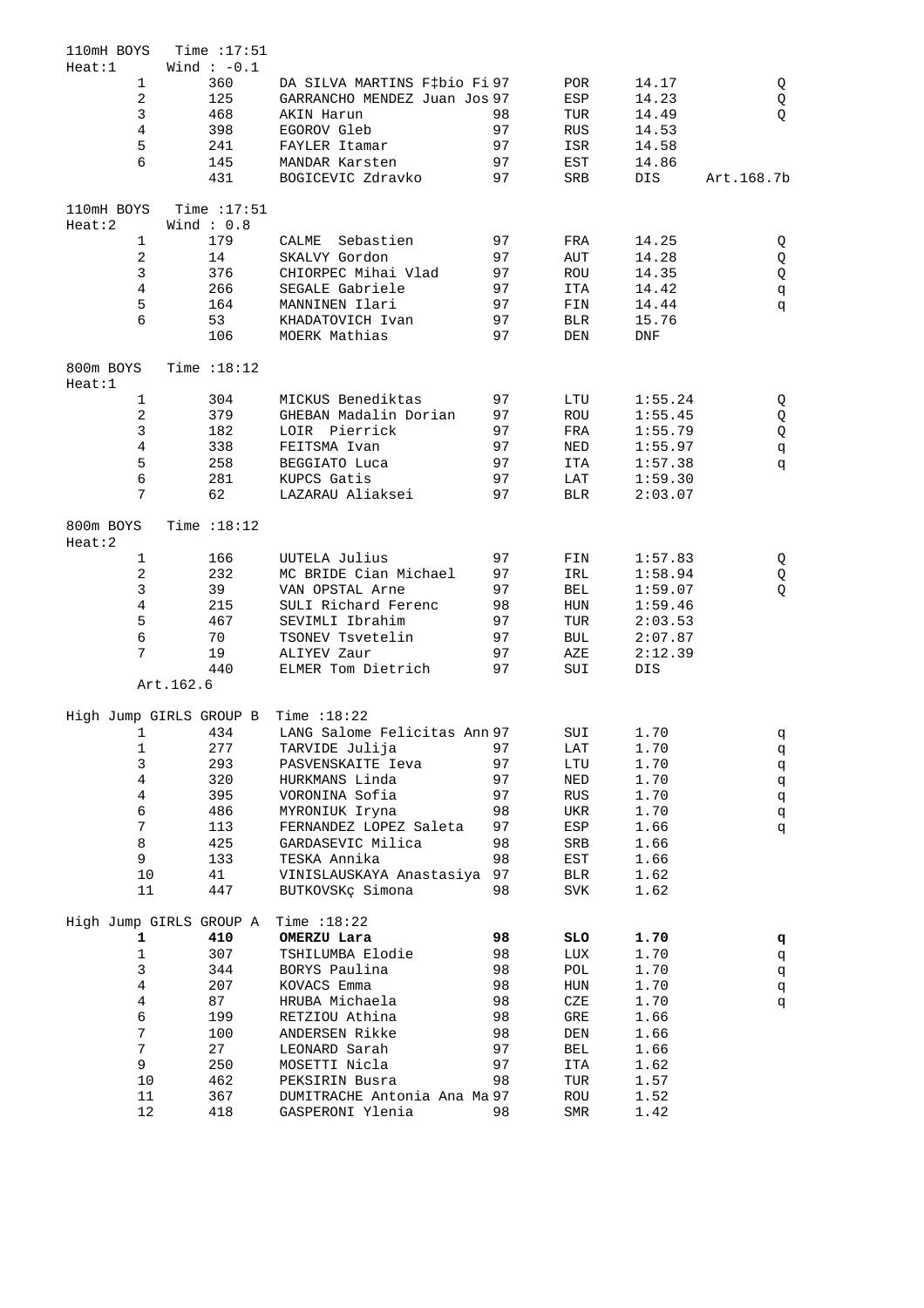|             |                                      |               | 100m GIRLS FINAL Time : 18:23 Wind : 0.5 |          |            |                |   |
|-------------|--------------------------------------|---------------|------------------------------------------|----------|------------|----------------|---|
|             | 1                                    | 84            | ANDREOU Paraskevi                        | 97       | CYP        | 11.76          |   |
|             | $\overline{c}$                       | 322           | JIYA Tasa                                | 97       | NED        | 12.04          |   |
|             | 3                                    | 97            |                                          | 98       | CZE        | 12.12          |   |
|             |                                      |               | VAVROVA Katerina                         |          |            |                |   |
|             | $\overline{4}$                       | 433           | LUEBER Anna Rebekka                      | 97       | SUI        | 12.21          |   |
|             | 5                                    | 172           | LEDUC Cynthia                            | 97       | FRA        | 12.24          |   |
|             | 6                                    | 120           | TEJEDOR PARDINAS Elisa                   | 98       | ESP        | 12.25          |   |
|             | 7                                    | 28            | LOBBENS Laurence                         | 97       | BEL        | 12.27          |   |
|             | 8                                    | 226           | MURPHY Phoebe Genevieve                  | 98       | IRL        | 12.40          |   |
|             |                                      |               |                                          |          |            |                |   |
|             | 100m BOYS FINAL Time : 18:31         |               | Wind $: 2.5$                             |          |            |                |   |
|             | 1                                    | 178           | BLECOURT Keny                            | 97       | FRA        | 10.75          |   |
|             | $\overline{c}$                       | 122           | DEL VALLE ALBA Luis David 97             |          | ESP        | 10.77          |   |
|             | 3                                    | 216           | SZABO Daniel                             | 97       | HUN        | 10.83          |   |
|             | $\overline{4}$                       | 334           | GOOL van Joris                           | 98       | NED        | 10.85          |   |
|             | 5                                    | 264           | PETTOROSSI Diego Aldo                    | 97       | ITA        | 10.96          |   |
|             | 6                                    | 78            | FINEK Patrik                             | 97       | CRO        | 10.98          |   |
|             | 7                                    | 11            | M†NZKER Maximilian                       | 98       | AUT        | 10.99          |   |
|             | 8                                    | 95            | PROCHAZKA Jachym                         | 97       | CZE        | 11.05          |   |
|             |                                      |               |                                          |          |            |                |   |
|             | Discus GIRLS FINAL Time : 18:37<br>1 | 316           | RAKOCEVIC Kristina                       | 98       | MNE        | 46.49          |   |
|             | $\overline{c}$                       | 365           | SESCU Carla Francesca                    | 97       | ROU        | 46.37          |   |
|             |                                      |               |                                          |          |            |                |   |
|             | $\mathsf{3}$                         | 394           | VITIUGOVA Anastasiia                     | 97       | RUS        | 45.41          |   |
|             | $\,4$                                | 479           | BYELYAKOVA Alona                         | 98       | UKR        | 44.84          |   |
|             | 5                                    | 269           | BALANDE-BALODE Sandija                   | 97       | LAT        | 42.19          |   |
|             | 6                                    | 156           | UUSI-KINNALA Krista                      | 97       | FIN        | 41.05          |   |
|             | $7\phantom{.}$                       | 48            | ANISHCHUK Iryna                          | 98       | BLR        | 38.05          |   |
|             | 8                                    | 420           | DJAKOVIC Natasa                          | 97       | SRB        | 36.74          |   |
|             | 9                                    | 192           | USHIKISHVILI Natela                      | 98       | GEO        | 35.88          |   |
|             | 10                                   | 457           | GIRGIN Emine                             | 98       | TUR        | 35.73          |   |
|             | 11                                   | 441           | SLOTÇROVÇ Patr'cia                       | 98       | SVK        | 35.41          |   |
|             |                                      |               |                                          |          |            |                |   |
|             | Day 3 - 17.07.2013                   |               |                                          |          |            |                |   |
|             |                                      |               |                                          |          |            |                |   |
| 400mH BOYS  |                                      | Time $:15:28$ |                                          |          |            |                |   |
| Heat:1      |                                      |               |                                          |          |            |                |   |
|             | $\mathbf{1}$                         | 351           | GALIKOWSKI Michal                        | 97       | POL        | 53.99          | Q |
|             | 2                                    | 359           | PRAZERES NETO Paulo                      | 97       | POR        | 55.00          | Q |
|             | $\mathsf{3}$                         | 205           | LEVANTINOS Dimitris                      | 97       | GRE        | 55.24          | Q |
|             | 4                                    | 96            | SKLENAR David                            | 97       | CZE        | 55.72          | đ |
|             | 5                                    | 138           | MOLDAU Martin                            | 98       |            | 56.83          |   |
|             |                                      |               |                                          |          | EST        |                |   |
|             |                                      |               |                                          |          |            |                |   |
|             | 6<br>7                               | 285<br>476    | SINCUKOVS Maksims<br>TEKAL Yasin         | 98<br>98 | LAT<br>TUR | 57.22<br>59.17 |   |
| 400mH BOYS  |                                      | Time $:15:28$ |                                          |          |            |                |   |
| Heat:2      |                                      |               |                                          |          |            |                |   |
|             | 1                                    | 13            | HUFNAGL Dominik                          | 97       | AUT        | 54.04          | Q |
|             | $\overline{a}$                       | 399           | LOGINOV Ivan                             | 97       | RUS        | 54.28          | Q |
|             | 3                                    | 180           | COROLLER Victor                          | 97       | FRA        | 54.69          | Q |
|             | $\bf 4$                              | 85            | VASILEIOU Anastasios                     | 97       | <b>CYP</b> | 55.94          | đ |
|             | 5                                    | 263           | MONTEFALCONE Gabriele                    | 97       | ITA        | 56.57          |   |
|             | 6                                    | 54            | BARYSEVICH Andrei                        | 97       | <b>BLR</b> | 57.47          |   |
|             |                                      |               |                                          |          |            |                |   |
|             | Art.162.6                            | 21            | ALIYEV Murad                             | 98       | AZE        | DIS            |   |
| 400mH GIRLS |                                      | Time $:16:07$ |                                          |          |            |                |   |
| Heat:1      |                                      |               |                                          |          |            |                |   |
|             | 1                                    | 412           | SIMONČIČ Aneja                           | 98       | SLO        | 60.32          | Q |
|             | $\overline{c}$                       | 436           | MUELLER Michelle Patricia 97             |          | SUI        | 61.03          | Q |
|             | $\mathsf{3}$                         | 23            | BRACKMAN Justine                         | 97       | BEL        | 61.16          | q |
|             | $\overline{4}$                       | 343           | PRACZUKOWSKA Zofia                       | 98       | POL        | 63.22          |   |
|             | 5                                    | 481           | DUGINA Marharyta                         | 97       | UKR        | 63.55          |   |
|             | $\epsilon$<br>7                      | 66            | BORUKOVA Kristina                        | 98       | BUL        | 65.70          |   |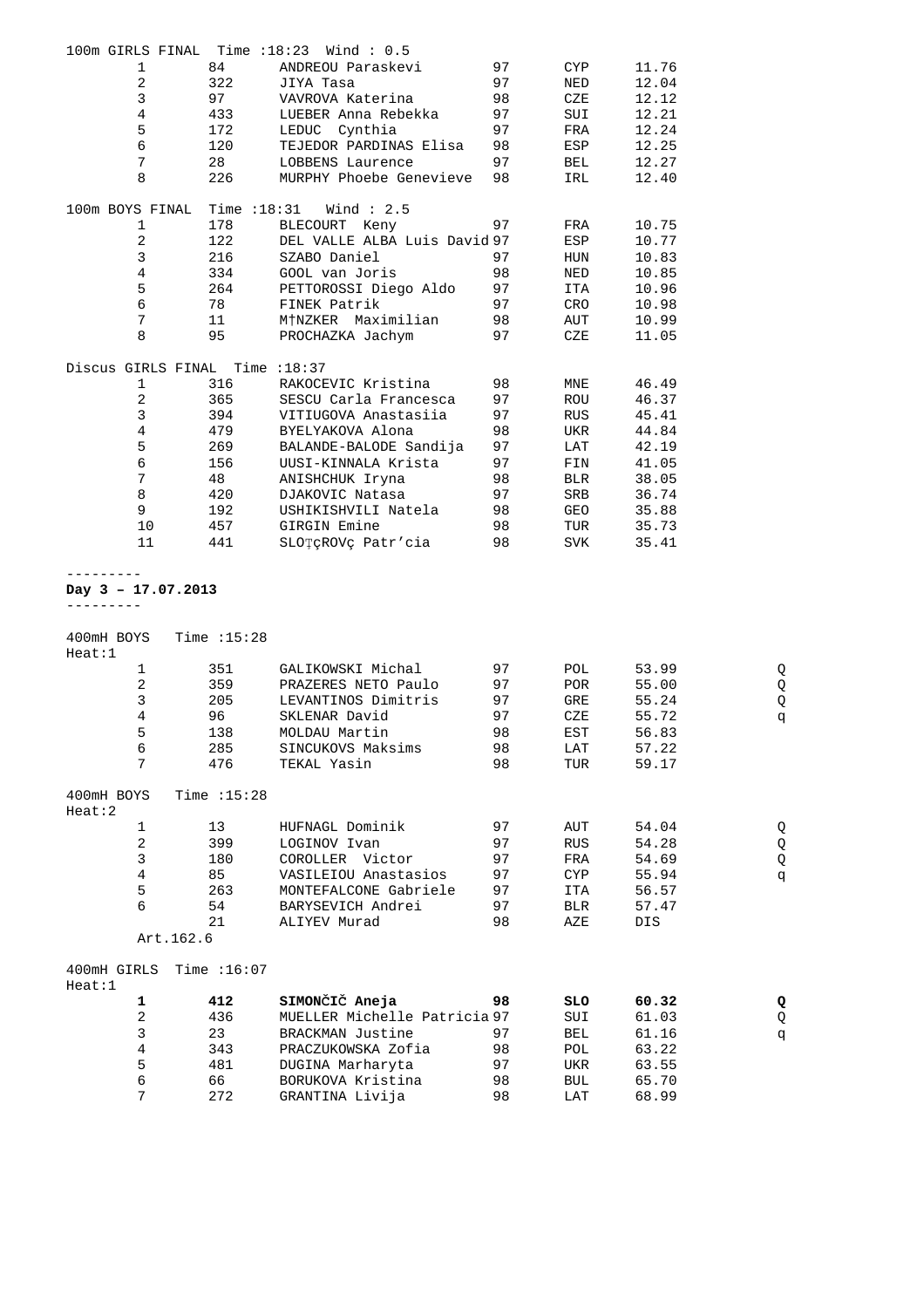| 400mH GIRLS<br>Heat:2 |                    | Time $:16:07$                 |                         |    |              |            |             |
|-----------------------|--------------------|-------------------------------|-------------------------|----|--------------|------------|-------------|
|                       | $\mathbf{1}$       | 392                           | TIURINA Ekaterina       | 97 | <b>RUS</b>   | 61.93      |             |
|                       | 2                  | 119                           | ROJO CAZORLA Claudia    | 97 |              | 62.13      | Q           |
|                       |                    |                               |                         |    | ESP          |            | Q           |
|                       | 3                  | 459                           | KAHRAMAN Ozlem          | 97 | TUR          | 62.23      |             |
|                       | $\overline{4}$     | 423                           | GRUJIC Zorana           | 97 | SRB          | 62.75      |             |
|                       | 5                  | 254                           | PETERLE Jessica         | 97 | ITA          | 62.81      |             |
|                       | 6                  | 309                           | SCRIPCA Anastasia       | 97 | MDA          | 68.23      |             |
|                       | 7                  | 292                           | LOKUTIJEVSKAJA Karolina | 97 | LTU          | 68.78      |             |
| 400mH GIRLS<br>Heat:3 |                    | Time $:16:07$                 |                         |    |              |            |             |
|                       | 1                  | 442                           | PEȚKOVÇ Michaela        | 97 | SVK          | 60.78      | Q           |
|                       | 2                  | 368                           | BLAZER Imola Boglarka   | 97 | ROU          | 61.12      | Q           |
|                       | $\mathbf{3}$       | 170                           | GASSAMA Coralie         | 97 | FRA          | 61.24      | đ           |
|                       | 4                  | 7                             | DAXBACHER Patricia      | 98 | AUT          | 63.01      |             |
|                       | 5                  | 200                           | MARI Maria              | 97 | GRE          | 63.56      |             |
|                       |                    | 42                            | MIKHAILAVA Hanna        | 98 | <b>BLR</b>   | <b>DNF</b> |             |
|                       |                    |                               |                         |    |              |            |             |
| 200m GIRLS<br>Heat:1  |                    | Time : 16:39<br>Wind $: 2.3$  |                         |    |              |            |             |
|                       | $\mathbf{1}$       | 500                           | FERENCZI Melinda        | 97 | HUN          | 24.46      | Q           |
|                       | $\mathbf{2}$       | 220                           | MCGUCKIAN Roseanna      | 97 | IRL          | 24.52      | Q           |
|                       | 3                  | 174                           | PELTIER Fanny           | 97 | FRA          | 24.88      | đ           |
|                       | $\overline{4}$     | 8                             | HUEMER Ina              | 98 | AUT          | 25.16      |             |
|                       | 5                  | 407                           | DOBERŠEK Urška          | 98 | SLO          | 25.96      |             |
|                       | 6                  | 239                           | VAISMAN Diana           | 98 | ISR          | 26.49      |             |
|                       | 7                  | $\mathbf{1}$                  | DELIU Eneda             | 97 | ALB          | 26.82      |             |
|                       |                    | 422                           | DAMJANOVIC Tamara       | 98 | SRB          |            | Art.162.6   |
|                       |                    |                               |                         |    |              | DIS        |             |
| 200m GIRLS            |                    | Time $:16:39$                 |                         |    |              |            |             |
| Heat:2                |                    | Wind $: 1.4$                  |                         |    |              |            |             |
|                       | $\mathbf{1}$       | 322                           | JIYA Tasa               | 97 | NED          | 24.74      | Q           |
|                       | 2                  | 252                           | NIOTTA Alessia          | 97 | ITA          | 24.85      | Q           |
|                       | 3                  | 118                           | PETRIRENA INSAUSTI Ane  | 97 | ESP          | 24.92      | q           |
|                       | $\overline{4}$     | 433                           | LUEBER Anna Rebekka     | 97 | SUI          | 25.46      |             |
|                       | 5                  | 290                           | GALNAITYTE Simona       | 98 | LTU          | 25.88      |             |
|                       | 6                  | 445                           | OSTROłLęKOVç Nat‡lia    | 97 | <b>SVK</b>   | 25.98      |             |
|                       | 7                  | 235                           | GUNNARSDOTTIR Irma      | 98 | ISL          | 26.03      |             |
|                       | 8                  | 17                            | MAMMADOVA Narmina       | 97 | AZE          | 28.84      |             |
|                       |                    |                               |                         |    |              |            |             |
| 200m GIRLS<br>Heat:3  |                    | Time $:16:39$<br>Wind $: 1.5$ |                         |    |              |            |             |
|                       | 1                  | 25                            | DEPUYDT Manon           | 97 | <b>BEL</b>   | 24.60      | Q           |
|                       | 2                  | 97                            | VAVROVA Katerina        | 98 | CZE          | 24.81      | Q           |
|                       | 3                  | 270                           | BOGDANOVA Valerija      | 97 | LAT          | 25.47      |             |
|                       | $\,4$              | 47                            | MULIARCHYK Krystsina    | 97 | <b>BLR</b>   | 25.74      |             |
|                       | 5                  | 64                            | GEORGIEVA Gabriela      | 97 | BUL          | 26.59      |             |
|                       | $\sqrt{6}$         | $\overline{4}$                | BAGHYAN Marianna        | 98 | ARM          | 26.81      |             |
|                       | 7                  | 487                           | PIRIYEVA Maryna         | 98 | UKR          | 29.77      |             |
|                       |                    | 370                           | GHEORGHE Ioana Teodora  | 97 | ROU          | DNS        |             |
|                       |                    |                               |                         |    |              |            |             |
|                       |                    | Javelin GIRLS GROUP A         | Time $:16:41$           |    |              |            |             |
|                       | 1                  | 86                            | DURCAKOVA Natalie       | 97 | CZE          | 52.79      | Q           |
|                       | $\overline{c}$     | 136                           | KAART Kadi              | 97 | EST          | 47.91      | Q           |
|                       | 3                  | 291                           | GEDMINAITE Akvile       | 97 | $_{\rm LTU}$ | 46.99      | $\mathsf Q$ |
|                       | $\overline{\bf 4}$ | 413                           | STANKO Tjaša            | 97 | SLO          | 46.83      | Q           |
|                       | 5                  | 246                           | CASAROTTO Ilaria        | 97 | ITA          | 45.63      | q           |
|                       | $\epsilon$         | 363                           | NECSOIU Florina Andreea | 97 | ROU          | 43.22      | q           |
|                       | 7                  | 318                           | OOSTERWEGEL Emma        | 98 | NED          | 42.80      |             |
|                       | 8                  | 488                           | SEVERYN Yana            | 97 | UKR          | 42.53      |             |
|                       |                    | Javelin GIRLS GROUP B         | Time $:16:43$           |    |              |            |             |
|                       | 1                  | 46                            | TARASIUK Hanna          | 97 | BLR          | 52.18      |             |
|                       |                    |                               |                         |    |              |            | Q           |
|                       | $\sqrt{2}$         | 271                           | DONANE Laine            | 98 | LAT          | 49.14      | Q           |
|                       | 3                  | 464                           | TUGSUZ Eda              | 97 | TUR          | 48.03      | $\mathsf Q$ |
|                       | $\,4$              | 153                           | NIEMI Tara              | 97 | FIN          | 47.73      | $\mathsf Q$ |
|                       | 5                  | 427                           | KAMASI Atina            | 97 | SRB          | 46.54      | Q           |
|                       | $\epsilon$         | 385                           | KAZANINA Victoria       | 97 | <b>RUS</b>   | 45.78      | đ           |
|                       | $7\phantom{.}$     | 348                           | MARUSZEWSKA Klaudia     | 97 | POL          | 40.46      |             |
|                       | 8                  | 210                           | VERES Bettina           | 97 | ${\rm HUN}$  | 38.69      |             |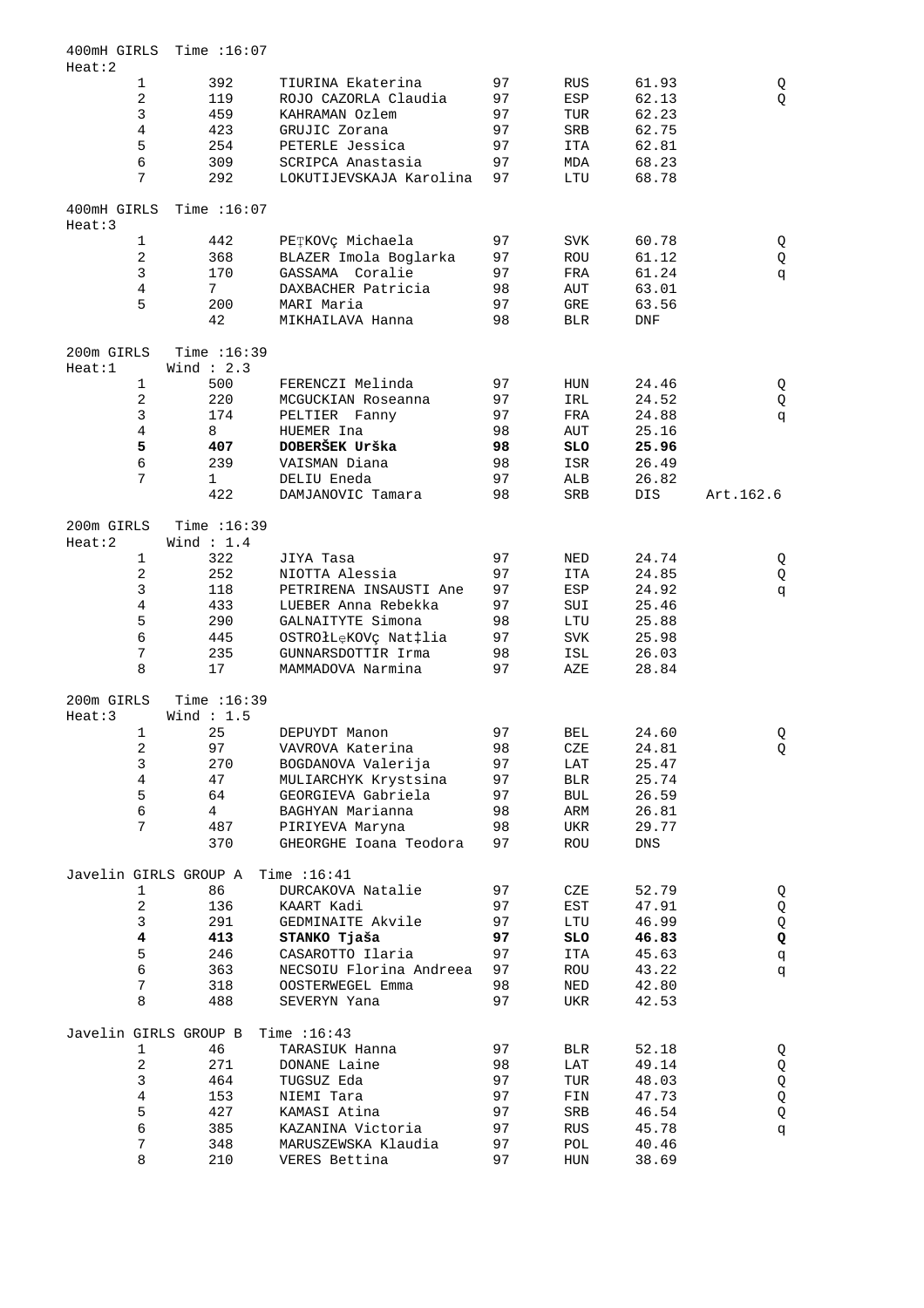| 1500m BOYS FINAL Time : 16:52<br>Heat:1 |                |                |                                              |    |            |         |        |   |
|-----------------------------------------|----------------|----------------|----------------------------------------------|----|------------|---------|--------|---|
|                                         | $\mathbf{1}$   | 183            | MISCHLER<br>Baptiste                         | 97 | FRA        | 3:57.38 |        |   |
|                                         | $\sqrt{2}$     | 233            | CROWE William                                | 97 | IRL        | 3:59.08 |        |   |
|                                         | 3              | 267            | USAI Riccardo                                | 97 | <b>ITA</b> | 4:00.61 |        |   |
|                                         | $\overline{4}$ | 377            | CHIS Laviniu Madalin                         | 97 | ROU        | 4:02.37 |        |   |
|                                         | 5              | 157            | HOLOPAINEN Vili                              | 97 | FIN        | 4:04.40 |        |   |
|                                         | б              | 139            | OLL Johan Markus                             | 97 | EST        | 4:11.22 |        |   |
|                                         |                |                |                                              |    |            |         |        |   |
| Heat:1                                  |                |                | Triple Jump BOYS FINAL Time : 17:02          |    |            |         |        |   |
|                                         | $\mathbf{1}$   | 18             | BABAYEV Nazim                                | 97 | AZE        | 15.53   | $+1.6$ |   |
|                                         | $\sqrt{2}$     | 402            | PAVLOV Vitalii                               | 97 | <b>RUS</b> | 15.03   | $+1.1$ |   |
|                                         | 3              | 123            | KEDAR MARTINAVARRO Alejan 97                 |    | ESP        | 14.73   | $+1.9$ |   |
|                                         | $\overline{4}$ | 373            | SCANGHEL Valentin Stefan 98<br>14.27m<br>0.0 |    | ROU        | 14.52   | $+2.6$ |   |
|                                         | 5              | 198            | MAGLAKELIDZE Goga<br>$-0.7$<br>14.31m        | 97 | GEO        | 14.38   | $+2.7$ |   |
|                                         | 6              | 211            | NAGY Csaba Oliver                            | 97 | HUN        | 14.29   | $+1.7$ |   |
|                                         | $\sqrt{ }$     | 471            | ER Necati                                    | 97 | TUR        | 14.02   | $+1.3$ |   |
|                                         | 8              | 177            | AMOUROUX Mathieu                             | 97 | FRA        | 13.93   | $+2.4$ |   |
|                                         |                |                | 13.81m<br>1.1                                |    |            |         |        |   |
|                                         | 9              | 299            | <b>BARKUS</b> Titas                          | 98 | LTU        | 13.92   | $+1.5$ |   |
|                                         | 10             | $\overline{2}$ | BASHKU Suad                                  | 97 | ALB        | 13.04   | $+0.7$ |   |
|                                         | 11             | 5              | NIKOLAYAN Vardan                             | 98 | ARM        | 12.79   | $+0.4$ |   |
|                                         | 12             | 284            | SIDOROVS Aleksejs                            | 97 | LAT        | 11.48   | $+2.1$ |   |
|                                         |                | 144            | 0.0<br>0.00m<br>HAUSENBERG Hans-Christian 98 |    | EST        | ΝM      | $+0.0$ |   |
| 200m BOYS                               |                | Time $:17:23$  |                                              |    |            |         |        |   |
|                                         |                |                |                                              |    |            |         |        |   |
| Heat:1                                  |                | Wind $: 2.0$   |                                              |    |            |         |        |   |
|                                         | $\mathbf{1}$   | 95             | PROCHAZKA Jachym                             | 97 | CZE        | 22.25   |        | Q |
|                                         | $\sqrt{2}$     | 268            | VERGNANO Andrea                              | 97 | ITA        | 22.28   |        | Q |
|                                         | 3              | 472            | ISEKES Huseyin                               | 97 | TUR        | 22.63   |        |   |
|                                         | 4              | 243            | SIBONY Eran                                  | 97 | ISR        | 22.68   |        |   |
|                                         | 5              | 237            | JONSSON Gudmundur Hjalti 97                  |    | ISL        | 23.61   |        |   |
|                                         | 6              | 20             | JABIYEV Tarlan                               | 97 | AZE        | 24.03   |        |   |
|                                         |                | 107            | HANSEN Simon Oestergaard 98                  |    | DEN        | DNS     |        |   |
| 200m BOYS                               |                | Time $:17:23$  |                                              |    |            |         |        |   |
| Heat:2                                  |                | Wind $: 1.2$   |                                              |    |            |         |        |   |
|                                         | $\mathbf{1}$   | 187            | SILLON Ludgi                                 | 97 | FRA        | 22.30   |        | Q |
|                                         | 2              | 128            | SAGAZ SPOTTORNO Inigo                        | 97 | ESP        | 22.32   |        | Q |
|                                         | 3              | 358            | BRÇS AMARAL Ricardo Alexa 97                 |    | POR        | 22.51   |        | p |
|                                         | 4              | 428            | MILADINOV Strahinja                          | 97 | SRB        | 22.52   |        |   |
|                                         | 5              | 282            | MILLERS Ricards Kristaps                     | 97 | LAT        | 22.95   |        |   |
|                                         | 6              | 212            | PALMAI Mark                                  | 98 | HUN        | 23.26   |        |   |
|                                         |                |                |                                              |    |            |         |        |   |
| 200m BOYS                               |                | Time $:17:23$  |                                              |    |            |         |        |   |
| Heat:3                                  |                | Wind $: 1.9$   |                                              |    |            |         |        |   |
|                                         | $\mathbf{1}$   | 61             | DARAHAKUPETS Stanislau                       | 97 | BLR        | 21.98   |        | Q |
|                                         | 2              | 350            | KACZOR Wojciech                              | 97 | POL        | 22.07   |        | Q |
|                                         | $\mathsf{3}$   | 333            | DOBBER Jochem                                | 97 | NED        | 22.35   |        | đ |
|                                         | $\bf 4$        | 453            | PECKO Tom‡ß                                  | 97 | SVK        | 22.83   |        |   |
|                                         | 5              | 312            | CRASICOV Artiom                              | 97 | MDA        | 22.94   |        |   |
|                                         | 6              | 69             | KOLEV Nedislav                               | 98 | BUL        | 23.15   |        |   |
| High Jump BOYS FINAL                    |                |                | Time $:17:38$                                |    |            |         |        |   |
|                                         | 1              | 400            | LYSENKO Danil                                | 97 | RUS        | 2.08    |        |   |
|                                         | $\overline{c}$ | 381            | MANEA Ionut Cristian                         | 97 | ROU        | 2.06    |        |   |
|                                         | 3              | 186            | SAJOUS Titouan                               | 97 | FRA        | 2.02    |        |   |
|                                         | 4              | 286            | SULAINIS Martins                             | 97 | LAT        | 1.99    |        |   |
|                                         | 5              | 353            | KOPALA Igor                                  | 97 | POL        | 1.96    |        |   |
|                                         | $\epsilon$     | 470            | DOGU Metin                                   | 97 | TUR        | 1.96    |        |   |
|                                         | 6              | 416            | LUXA Axel                                    | 97 | SLO        | 1.96    |        |   |
|                                         |                |                |                                              |    |            |         |        |   |
|                                         | 8              | 302            | GRICIUS Dovydas                              | 97 | LTU        | 1.93    |        |   |
|                                         | 9              | 124            | FABREGAS PEREZ Eduard                        | 97 | ESP        | 1.93    |        |   |
|                                         | 10             | 143            | ERNITS Kaarel                                | 97 | EST        | 1.93    |        |   |
|                                         | 11             | 55             | SINIAK Ihar                                  | 97 | <b>BLR</b> | 1.89    |        |   |
|                                         | 12             | 429            | BUDINSKI Dejan                               | 97 | SRB        | 1.89    |        |   |
|                                         | 13             | 73             | YANUSHEV Sunay                               | 97 | <b>BUL</b> | 1.85    |        |   |
|                                         | 14             | 242            | SINAI Gal Yosef                              | 98 | ISR        | 1.80    |        |   |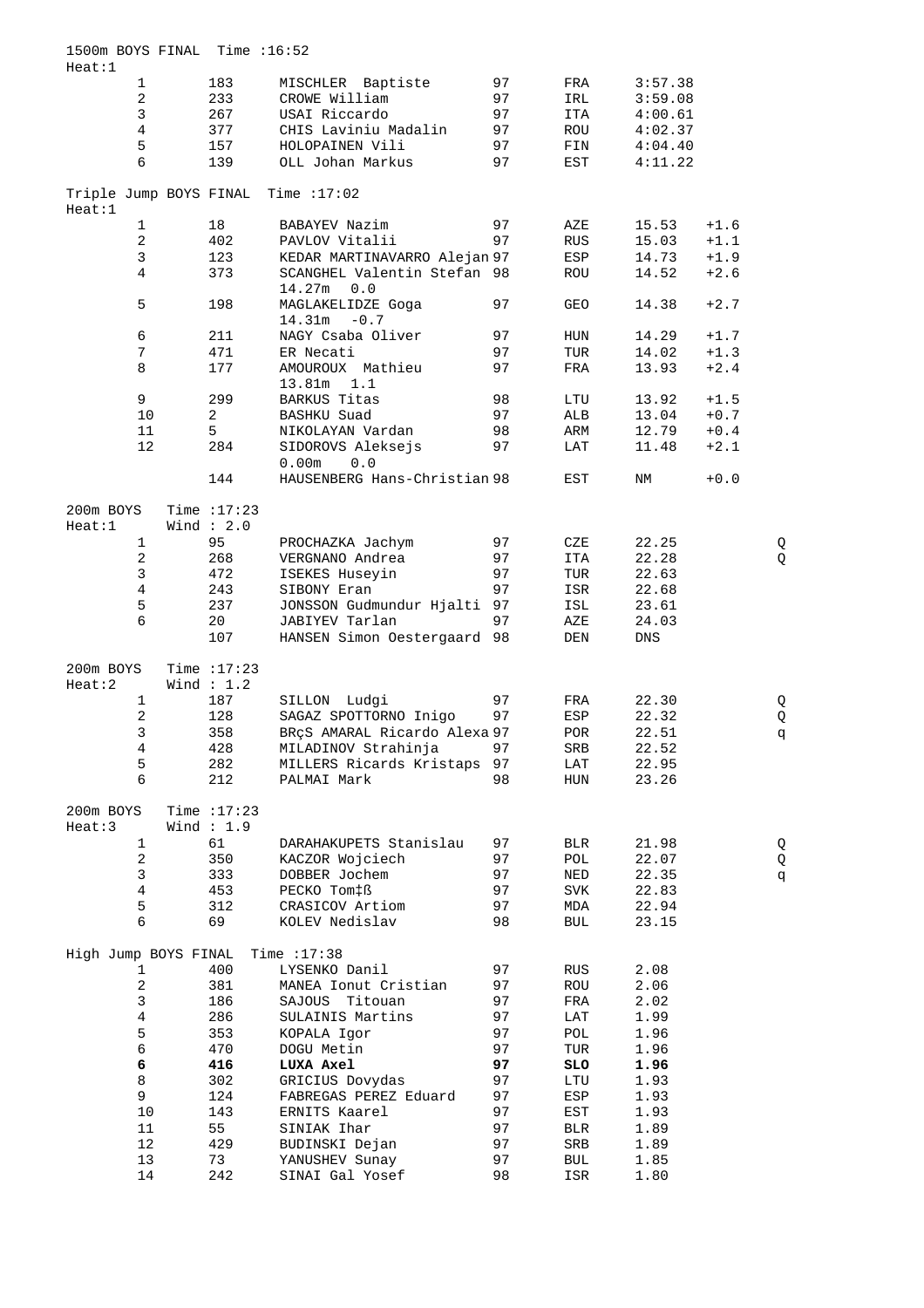| 1500m GIRLS FINAL Time : 17:45 |               |                              |    |            |         |        |           |
|--------------------------------|---------------|------------------------------|----|------------|---------|--------|-----------|
| 1                              | 389           | PAUSHKINA Elena              | 98 | RUS        | 4:25.98 |        |           |
| 2                              | 176           | BEAUGRAND Cassandre          | 97 | FRA        | 4:27.86 |        |           |
| 3                              | 490           | SIRYAK Kateryna              | 98 | UKR        | 4:28.57 |        |           |
| 4                              | 111           | ANTON ALONSO Celia           | 97 | ESP        | 4:31.51 |        |           |
| 5                              | 222           | POWER Nadia El-Tom           | 98 | IRL        | 4:36.06 |        |           |
| б                              | 328           | RUTTEN Sabine                | 97 | NED        | 4:40.23 |        |           |
| 7                              | 341           | KONIECZEK Aneta              | 97 | POL        | 4:41.07 |        |           |
| 8                              | 68            | MINKINA Dilyana              | 97 | BUL        | 4:41.61 |        |           |
| 9                              | 152           | NAKOLINNA Laura              | 97 | FIN        | 4:43.67 |        |           |
| 10                             | 90            | KUPKOVA Veronika             | 97 | CZE        | 4:45.36 |        |           |
| 11                             | 40            | KAZMERCHUK Iryna             | 97 | BLR        | 4:47.58 |        |           |
| 12                             | 355           | MONIZ TEIXEIRA Sofia Dolo 97 |    | POR        | 4:48.66 |        |           |
| 13                             | 446           | MALCEKOVÇ Vikt-ria           | 97 | SVK        | 4:50.72 |        |           |
| 14                             | 298           | MORENAITE Egle               | 97 | LTU        | 4:59.25 |        |           |
| 400m GIRLS FINAL               | Time :17:58   |                              |    |            |         |        |           |
| 1                              | 167           | CARTI<br>Iyndra-Sareena      | 97 | FRA        | 54.31   |        |           |
| 2                              | 484           | KOBA Dzhois                  | 98 | UKR        | 54.99   |        |           |
| 3                              | 99            | KIRKEGAARD Anne Sofie Fru 98 |    | DEN        | 55.39   |        |           |
| 4                              | 383           | ALEKSEEVA Ekaterina          | 98 | RUS        | 55.47   |        |           |
| 5                              | 83            | KOUNTOURI Kalliopi           | 97 | CYP        | 55.69   |        |           |
| б                              | 321           | ROSSEN Kim                   | 97 | NED        | 55.87   |        |           |
| 7                              | 274           | KOBLENCE Aleksandra          | 97 | LAT        | 56.43   |        |           |
| 8                              | 221           | BROMELL Jenna                | 97 | IRL        | 57.36   |        |           |
|                                |               |                              |    |            |         |        |           |
| Shot Put GIRLS GROUP B         |               | Time $:18:16$                |    |            |         |        |           |
| 1                              | 316           | RAKOCEVIC Kristina           | 98 | MNE        | 14.82   |        | Q         |
| 2                              | 317           | KONIG Benthe                 | 98 | NED        | 14.26   |        | Q         |
| 3                              | 50            | MILEUSKAYA Halina            | 98 | BLR        | 14.25   |        | Q         |
| 4                              | 155           | TORRONEN Susanna             | 98 | FIN        | 14.22   |        | Q         |
| 5                              | 413           | STANKO Tjaša                 | 97 | SLO        | 14.21   |        | Q         |
| б                              | 276           | RATKUS Elina                 | 97 | LAT        | 13.81   |        | p         |
| 7                              | 441           | SLOTÇROVÇ Patr'cia           | 98 | SVK        | 13.71   |        | đ         |
| 8                              | 82            | FELLA Gavriella              | 98 | CYP        | 12.82   |        |           |
| 9                              | 466           | YILDIRIM Sinem               | 98 | TUR        | 12.08   |        |           |
|                                |               |                              |    |            |         |        |           |
| 400m BOYS FINAL                | Time $:18:16$ |                              |    |            |         |        |           |
| 1                              | 34            | DOOM Alexander               | 97 | BEL        | 47.93   |        |           |
| 2                              | 110           | VEDEL Benjamin Lobo          | 97 | DEN        | 48.37   |        |           |
| 3                              | 382           | MORARU Zeno                  | 97 | ROU        | 49.09   |        |           |
| 4                              | 337           | BLUEKENS Timothy             | 97 | NED        | 49.32   |        |           |
| 5                              | 417           | ZUPANC Anej                  | 98 | SLO        | 49.75   |        |           |
| 6                              | 405           | SKREBNEV Nikolai             | 97 | <b>RUS</b> | 50.43   |        |           |
| 7                              | 497           | POLISHCHUK Renat             | 97 | UKR        | 50.59   |        |           |
| 8                              | 72            | STOYANOV Zhivko              | 97 | <b>BUL</b> | 51.43   |        |           |
| Shot Put GIRLS GROUP A         |               | Time $:18:17$                |    |            |         |        |           |
| 1                              | 384           | BUGAKOVA Alena               | 97 | RUS        | 16.84   |        | Q EYOFrec |
| 2                              | 499           | BACSKAY Zsofia               | 97 | HUN        | 14.84   |        | Q         |
| 3                              | 485           | KOSENKO Kateryna             | 97 | UKR        | 14.45   |        | Q         |
| 4                              | 347           | SLEPOWRONSKA Maja            | 98 | POL        | 14.38   |        | Q         |
| 5                              | 228           | WALSH Michaela Nicole        | 98 | IRL        | 13.59   |        | đ         |
| б                              | 92            | ZBRANKOVA Kristyna           | 97 | CZE        | 13.50   |        |           |
| 7                              | 75            | VULETIC Ivana                | 97 | CRO        | 13.32   |        |           |
| 8                              | 245           | BARUFFINI Marta              | 97 | ITA        | 13.29   |        |           |
| 9                              | 132           | RADAJEVA Valeria             | 98 | EST        | 13.20   |        |           |
| 10                             | 236           | KRISTJANSDOTTIR Thelma Li 97 |    | ISL        | 12.35   |        |           |
| Long Jump GIRLS FINAL          |               | Time $:18:57$                |    |            |         |        |           |
| 1                              | 390           | SELEZNEVA Anastasia          | 97 | RUS        | 6.11    | $+1.9$ |           |
| 2                              | 29            | MAUDENS Hanne                | 97 | <b>BEL</b> | 6.06    | $+3.5$ |           |
|                                |               | 5.82m<br>1.0                 |    |            |         |        |           |
|                                |               | BOŽIČ Tina                   |    |            |         |        |           |
| 3                              | 406           | 5.82m<br>1.3                 | 97 | SLO        | 6.00    | $+2.1$ |           |
| 4                              | 425           | GARDASEVIC Milica            | 98 | SRB        | 5.91    | $+1.4$ |           |
| 5                              | 169           | DAVID Yanis Esmeralda        | 97 | FRA        | 5.89    | $+1.9$ |           |
| б                              | 194           | DZAGNIDZE Mari               | 97 | GEO        | 5.81    | $+1.3$ |           |
| 7                              | 224           | STAFFORD Annie               | 97 | IRL        | 5.66    | $+1.7$ |           |
| 8                              | 135           | VERLIN Kreete                | 97 | EST        | 5.65    | $+1.0$ |           |
| 9                              | 345           | MARTYNA Katarzyna            | 98 | POL        | 5.53    | $+2.3$ |           |
| 10                             | 76            | BABIC Ivona                  | 97 | CRO        | 5.48    | $+1.9$ |           |
| 11                             | 357           | ALBINO MORAIS BARREIRA JŽ 97 |    | POR        | 5.47    | $+0.5$ |           |
|                                |               |                              |    |            |         |        |           |
| 12                             | 101           | TOELLOESE Laura              | 97 | DEN        | 5.46    | $+2.5$ |           |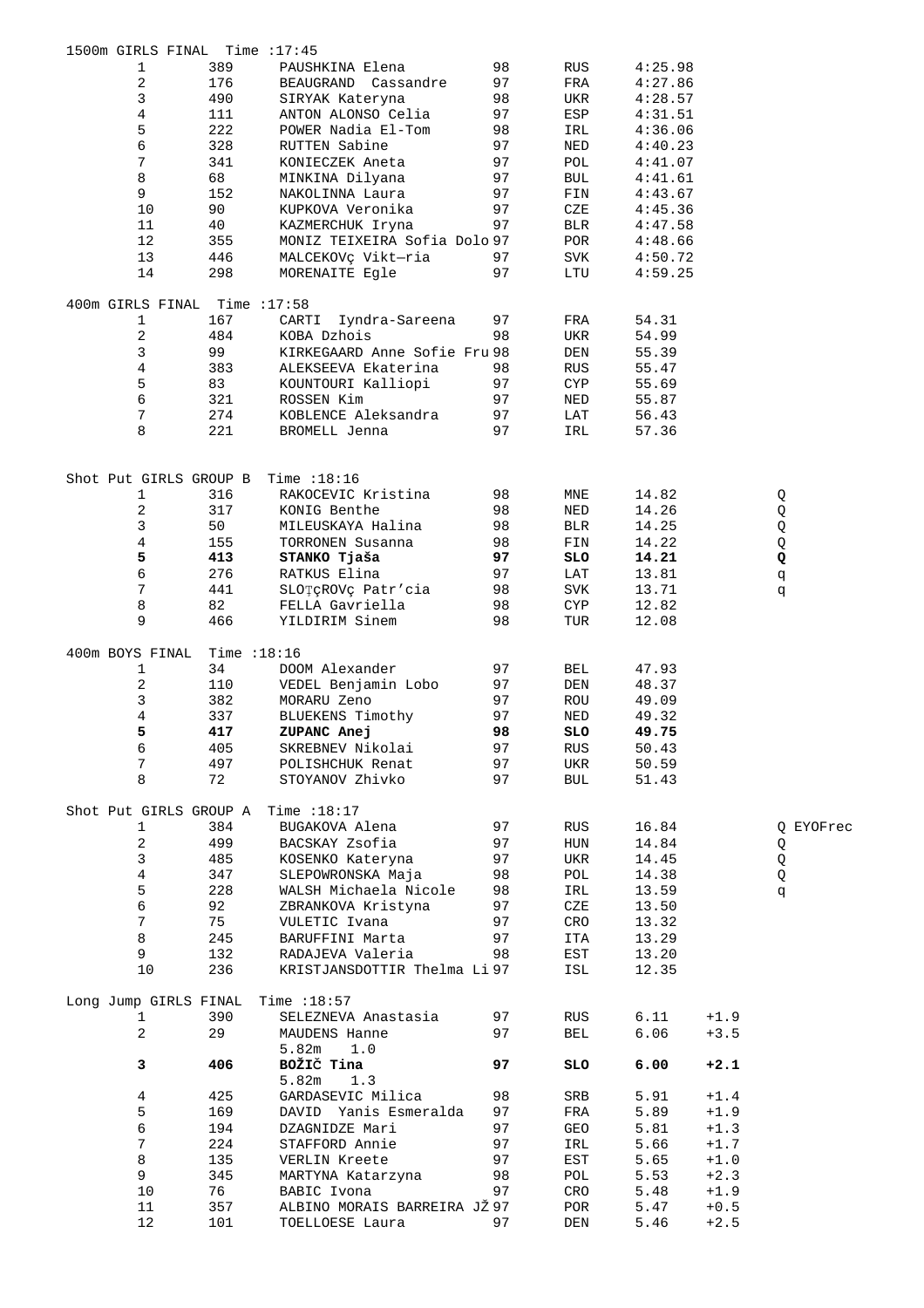| Hammer BOYS FINAL Time : 19:14 |                |               |                                              |          |             |                |
|--------------------------------|----------------|---------------|----------------------------------------------|----------|-------------|----------------|
|                                | 1              | 502           | HALASZ Bence                                 | 97       | HUN         | 74.63          |
|                                | $\overline{a}$ | 496           | PISKUNOV Hlib                                | 98       | UKR         | 69.44          |
|                                | 3              | 160           | JARVINEN Ville                               | 97       | FIN         | 68.11          |
|                                | $\overline{4}$ | 401           | NEKIPORETC Petr                              | 97       | RUS         | 67.45          |
|                                | 5              | 306           | VASILIAUSKAS Tomas                           | 97       | LTU         | 66.43          |
|                                | 6              | 230           | KING Adam Patrick                            | 97       | IRL         | 66.23          |
|                                | $7\phantom{.}$ | 260           | DI BLASIO Tiziano                            | 97       | ITA         | 63.24          |
|                                | 8              | 288           | VOROBJOVS Elcins                             | 97       | LAT         | 62.24          |
|                                | 9              | 362           | GON, ALVES ANDRADE DŽCio                     | 97       | POR         | 60.96          |
|                                | 10             | 57            | BRYL Mikhail                                 | 97       | <b>BLR</b>  | 60.29          |
|                                | 11             | 197           | ONIANI Giorgi                                | 98       | GEO         | 57.51          |
|                                | 12             | 141           | RANI Georg Kaspar                            | 97       | EST         | 55.31          |
|                                |                | 93            | EGRT Josef                                   | 97       | CZE         | ΝM             |
|                                |                | 469<br>204    | CUMALI Huseyin<br>PRODANAS Alexis            | 97<br>97 | TUR<br>GRE  | ΝM<br>ΝM       |
|                                |                |               |                                              |          |             |                |
| Day $4 - 18.07.2013$           |                |               |                                              |          |             |                |
|                                |                |               |                                              |          |             |                |
| 400mH GIRLS FINAL Time : 15:17 |                |               |                                              |          |             |                |
|                                | 1              | 412           | SIMONČIČ Aneja                               | 98       | SLO         | 60.27          |
|                                | 2              | 442           | PETKOV¢ Michaela                             | 97       | SVK         | 60.68          |
|                                | 3              | 170           | GASSAMA Coralie                              | 97       | FRA         | 60.74          |
|                                | 4<br>5         | 392           | TIURINA Ekaterina                            | 97       | RUS         | 60.96          |
|                                | 6              | 23            | BRACKMAN Justine<br>BLAZER Imola Boglarka    | 97<br>97 | <b>BEL</b>  | 61.38<br>61.67 |
|                                | 7              | 368<br>436    | MUELLER Michelle Patricia 97                 |          | ROU<br>SUI  | 62.44          |
|                                | 8              | 119           | ROJO CAZORLA Claudia                         | 97       | ESP         | 62.79          |
|                                |                |               |                                              |          |             |                |
| 400mH BOYS FINAL Time : 15:38  |                |               |                                              |          |             |                |
|                                | 1              | 180           | COROLLER Victor                              | 97       | FRA         | 52.85          |
|                                | 2              | 13            | HUFNAGL Dominik                              | 97       | AUT         | 52.95          |
|                                | 3              | 399           | LOGINOV Ivan                                 | 97       | RUS         | 53.19          |
|                                | 4              | 205           | LEVANTINOS Dimitris                          | 97       | GRE         | 53.39          |
|                                | 5              | 351           | GALIKOWSKI Michal                            | 97       | POL         | 53.44          |
|                                | 6              | 359           | PRAZERES NETO Paulo                          | 97       | POR         | 55.01          |
|                                | 7              | 96            | SKLENAR David                                | 97       | CZE         | 55.19          |
|                                | 8              | 85            | VASILEIOU Anastasios                         | 97       | CYP         | 62.72          |
| Discus BOYS FINAL Time : 16:33 |                |               |                                              |          |             |                |
|                                | 1              | 502           | HALASZ Bence                                 | 97       | HUN         | 61.13          |
|                                | $\overline{2}$ | 354           | BUKOWIECKI Konrad                            | 97       | POL         | 58.35          |
|                                | 3              | 374           | TOADER Andrei Rares                          | 97       | ROU         | 56.49          |
|                                | $\overline{4}$ | 163           | LAITINEN Veikko                              | 97       | ${\tt FIN}$ | 55.41          |
|                                | 5<br>6         | 331           | WOLFF de Rody                                | 97       | NED         | 52.96          |
|                                | $7\phantom{.}$ | 130           | HERNANDEZ BARRIONUEVO Jos 97<br>ZENCCR Pavol | 98       | ESP         | 52.77          |
|                                | 8              | 451           | ROZINS Dagnis                                | 97       | SVK         | 52.14          |
|                                | 9              | 283<br>313    | MURA Stefan                                  | 97       | LAT<br>MDA  | 50.49<br>49.09 |
|                                | 10             | 146           | HEIL Jander                                  | 97       | EST         | 46.48          |
|                                | 11             | 196           | ABULASHVILI Temuri                           | 98       | GEO         | 44.46          |
|                                |                | 190           | GUEHASEIM Jordan                             | 97       | FRA         | ΝM             |
| 110mH BOYS FINAL               |                | Time $:16:41$ |                                              |          |             |                |
|                                | Wind $: 1.7$   |               |                                              |          |             |                |
|                                | 1              | 179           | Sebastien<br>CALME                           | 97       | FRA         | 13.95          |
|                                | 2              | 125           | GARRANCHO MENDEZ Juan Jos 97                 |          | ESP         | 14.01          |
|                                | 3              | 14            | SKALVY Gordon                                | 97       | AUT         | 14.10          |
|                                | 4              | 164           | MANNINEN Ilari                               | 97       | ${\tt FIN}$ | 14.13          |
|                                | 5              | 266           | SEGALE Gabriele                              | 97       | ITA         | 14.17          |
|                                | 6              | 468           | AKIN Harun                                   | 98       | TUR         | 14.17          |
|                                | 7              | 376           | CHIORPEC Mihai Vlad                          | 97       | ROU         | 14.33          |
|                                | 8              | 360           | DA SILVA MARTINS F‡bio Fi 97                 |          | <b>POR</b>  | 15.78          |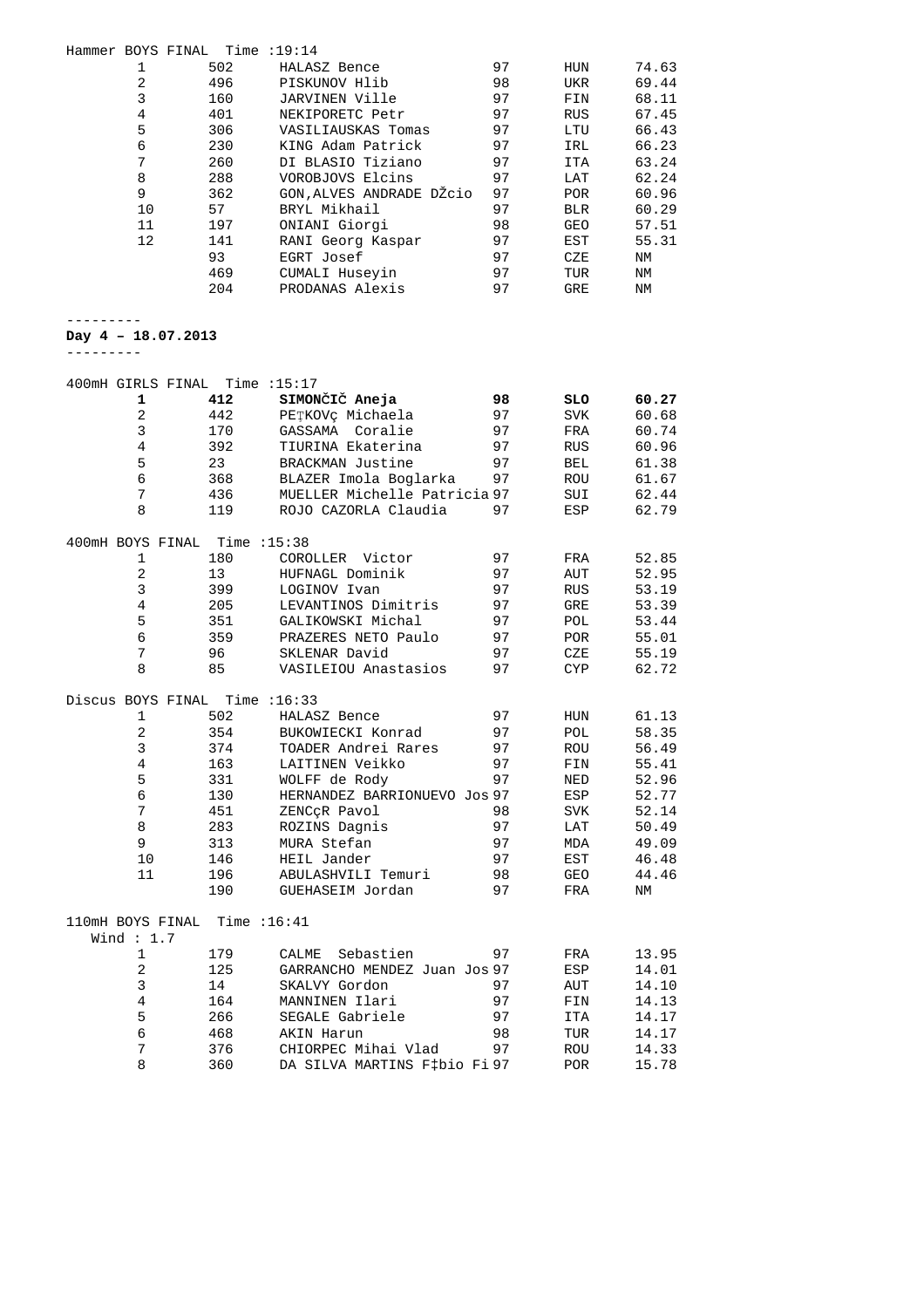| High Jump GIRLS FINAL          |               | Time $:16:55$                |    |            |           |            |
|--------------------------------|---------------|------------------------------|----|------------|-----------|------------|
| 1                              | 344           | BORYS Paulina                | 98 | POL        | 1.79      |            |
| $\overline{a}$                 | 87            | HRUBA Michaela               | 98 | CZE        | 1.79      |            |
| $\mathsf{3}$                   | 395           | VORONINA Sofia               | 97 | <b>RUS</b> | 1.77      |            |
| 3                              | 410           | OMERZU Lara                  | 98 | SLO        | 1.77      |            |
| 5                              | 113           | FERNANDEZ LOPEZ Saleta       | 97 | ESP        | 1.75      |            |
| 5                              | 307           | TSHILUMBA Elodie             | 98 | LUX        | 1.75      |            |
| $7\phantom{.}$                 | 277           | TARVIDE Julija               | 97 | LAT        | 1.72      |            |
| 7                              | 434           | LANG Salome Felicitas Ann 97 |    | SUI        | 1.72      |            |
| 9                              | 486           | MYRONIUK Iryna               | 98 | UKR        | 1.72      |            |
| 10                             | 207           | KOVACS Emma                  | 98 | HUN        | 1.72      |            |
| 11                             | 293           | PASVENSKAITE Ieva            | 97 | LTU        | 1.68      |            |
| 12                             | 320           | HURKMANS Linda               | 97 | NED        | 1.64      |            |
|                                |               |                              |    |            |           |            |
| 100mH GIRLS FINAL Time : 16:56 |               |                              |    |            |           |            |
| Wind $: 3.2$                   |               |                              |    |            |           |            |
| 1                              | 175           | VALETTE Laura                | 97 | FRA        | 13.70     |            |
| 2                              | 22            | BEAUCARNE Chlo'              | 97 | BEL        | 13.77     |            |
| 3                              | 43            | HERMAN Elvira                | 97 | <b>BLR</b> | 13.92     |            |
| $\overline{4}$                 | 424           | GRUJIC Jelena                | 97 | SRB        | 14.11     |            |
| 5                              | 323           | TJIN A-LIM Maayke            | 98 | NED        | 14.11     |            |
| 6                              | 492           | YACHNIK Maryna               | 97 | UKR        | 14.22     |            |
|                                | 223           | MCELROY MORLAND Elizabeth 98 |    | IRL        | DIS       | Art.162.6  |
|                                | 117           | ORDUNA ENPARANTZA Nora       | 97 | ESP        | DIS       | Art.168.7a |
| 4x100m GIRLS                   | Time $:18:05$ |                              |    |            |           |            |
| Heat:1                         |               |                              |    |            |           |            |
| $\mathbf{1}$                   |               | IRELAND                      |    |            | $46.22$ Q |            |
|                                | 226           | MURPHY Phoebe Genevieve      | 98 | IRL        |           |            |
|                                | 220           | MCGUCKIAN Roseanna           | 97 | IRL        |           |            |
|                                | 219           | COSTELLO Laura Ann           | 97 | IRL        |           |            |
|                                | 225           | MCNICOL Niamh                | 97 | IRL        |           |            |
| 2                              |               | BELGIUM                      |    |            | $46.67$ q |            |
|                                | 26            | DILLENS Judith               | 98 | BEL        |           |            |
|                                | 24            | COUCKUYT Paulien             | 97 | BEL        |           |            |
|                                | 28            | LOBBENS Laurence             | 97 | <b>BEL</b> |           |            |
|                                | 25            | DEPUYDT Manon                | 97 | BEL        |           |            |
| 3                              |               | UKRAINE                      |    |            | 46.80     | q          |
|                                | 483           | KHABINA Yana                 | 97 | UKR        |           |            |
|                                | 492           | YACHNIK Maryna               | 97 | UKR        |           |            |
|                                | 487           | PIRIYEVA Maryna              |    |            |           |            |
|                                |               |                              | 98 | UKR        |           |            |
|                                | 484           | KOBA Dzhois                  | 98 | UKR        |           |            |
| 4                              |               | SPAIN                        |    |            | 47.01     | q          |
|                                | 115           | GARCIA MUNTANE Sheila        | 97 | ESP        |           |            |
|                                | 118           | PETRIRENA INSAUSTI Ane       | 97 | ESP        |           |            |
|                                | 112           | DORDA SANS Sara              | 97 | ESP        |           |            |
|                                | 120           | TEJEDOR PARDINAS Elisa       | 98 | ESP        |           |            |
| 5                              |               | ITALY                        |    |            | 47.77 q   |            |
|                                | 249           | FORGHIERI Paola              | 97 | ITA        |           |            |
|                                | 253           | PECCO Alessandra             | 97 | ITA        |           |            |
|                                | 250           | MOSETTI Nicla                | 97 | ITA        |           |            |
|                                | 252           | NIOTTA Alessia               | 97 | ITA        |           |            |
| 6                              |               | <b>BELARUS</b>               |    |            | 48.45     |            |
|                                | 49            | DZEMBOUSKAYA Dziyana         | 97 | BLR        |           |            |
|                                | 47            | MULIARCHYK Krystsina         | 97 | <b>BLR</b> |           |            |
|                                | 45            | REDZKO Karyna                | 97 | <b>BLR</b> |           |            |
|                                | 43            | HERMAN Elvira                | 97 | BLR        |           |            |
| 7                              |               | TURKEY                       |    |            | 51.42     |            |
|                                | 462           | PEKSIRIN Busra               | 98 | TUR        |           |            |
|                                | 463           | SAHIN Sedanur                | 98 | TUR        |           |            |
|                                | 459           | KAHRAMAN Ozlem               | 97 | TUR        |           |            |
|                                | 456           | CANAKCI Meryem               | 97 | TUR        |           |            |
|                                |               | DENMARK                      |    |            | DIS       | Art. 170.6 |
|                                | 104           | BOMME Emma Beiter            | 98 | DEN        |           |            |
|                                | 99            | KIRKEGAARD Anne Sofie Fru 98 |    | DEN        |           |            |
|                                | 101           | TOELLOESE Laura              | 97 | DEN        |           |            |
|                                | 100           | ANDERSEN Rikke               | 98 | DEN        |           |            |
|                                |               |                              |    |            |           |            |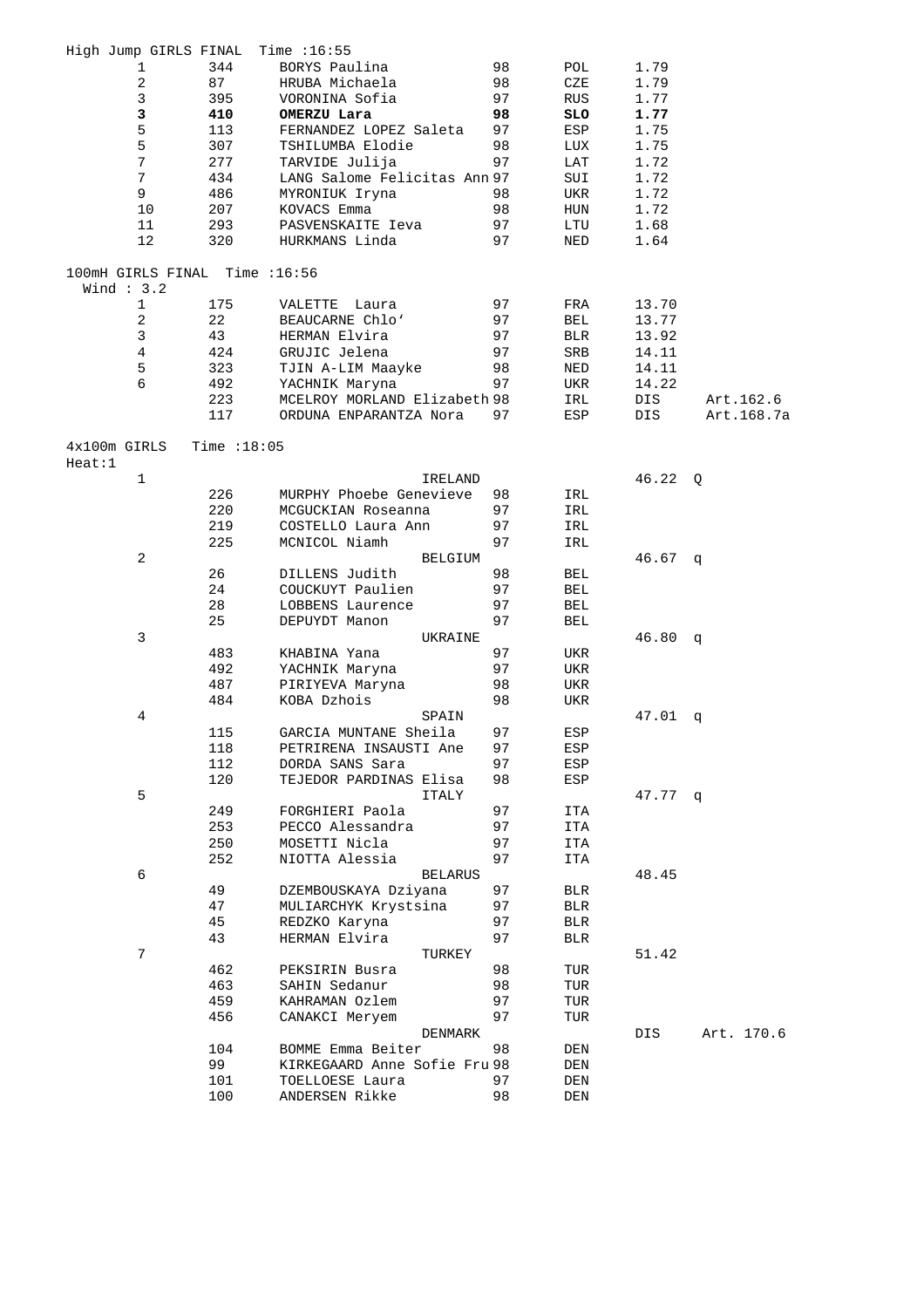|                      | $\mathbf{1}$   |     | NETHERLANDS             |    |            | 47.18      | Q          |
|----------------------|----------------|-----|-------------------------|----|------------|------------|------------|
|                      |                | 324 | VAN DER WIJCK Gabriella | 97 | NED        |            |            |
|                      |                | 322 | JIYA Tasa               | 97 | NED        |            |            |
|                      |                | 323 | TJIN A-LIM Maayke       | 98 | NED        |            |            |
|                      |                | 325 | VAN KRIEKEN Cornelia    | 97 | NED        |            |            |
|                      | 2              |     | <b>SERBIA</b>           |    |            | 47.60      | q          |
|                      |                | 422 | DAMJANOVIC Tamara       | 98 | SRB        |            |            |
|                      |                | 424 | GRUJIC Jelena           | 97 | SRB        |            |            |
|                      |                | 423 | GRUJIC Zorana           | 97 | SRB        |            |            |
|                      |                | 425 | GARDASEVIC Milica       | 98 | SRB        |            |            |
|                      | 3              |     | FRANCE                  |    |            | 47.67      |            |
|                      |                | 170 | Coralie<br>GASSAMA      | 97 | FRA        |            | q          |
|                      |                |     |                         |    |            |            |            |
|                      |                | 175 | VALETTE<br>Laura        | 97 | FRA        |            |            |
|                      |                | 174 | PELTIER<br>Fanny        | 97 | FRA        |            |            |
|                      |                | 172 | LEDUC Cynthia           | 97 | FRA        |            |            |
|                      | 4              |     | SLOVAKIA                |    |            | 47.81      |            |
|                      |                | 448 | LIPKOVÇ Nat‡lia         | 97 | SVK        |            |            |
|                      |                | 443 | SAMEKOVÇ Martina        | 97 | SVK        |            |            |
|                      |                | 442 | PETKOV¢ Michaela        | 97 | SVK        |            |            |
|                      |                | 445 | OSTROłLęKOVç Nat‡lia    | 97 | SVK        |            |            |
|                      | 5              |     | FINLAND                 |    |            | 49.57      |            |
|                      |                | 150 | MURTO Wilma             | 98 | FIN        |            |            |
|                      |                | 154 | RAUTELIN Jessica        | 97 | FIN        |            |            |
|                      |                | 149 | LIPASTI Tilda           | 98 | FIN        |            |            |
|                      |                | 152 | NAKOLINNA Laura         | 97 | FIN        |            |            |
|                      |                |     | RUSSIA                  |    |            | DIS        | Art. 170.4 |
|                      |                | 396 | ZHURAVLEVA Polina       | 97 |            |            |            |
|                      |                |     |                         |    | RUS        |            |            |
|                      |                | 383 | ALEKSEEVA Ekaterina     | 98 | RUS        |            |            |
|                      |                | 392 | TIURINA Ekaterina       | 97 | <b>RUS</b> |            |            |
|                      |                | 390 | SELEZNEVA Anastasia     | 97 | <b>RUS</b> |            |            |
|                      |                |     | ROMANIA                 |    |            | DIS        | Art. 170.8 |
|                      |                | 366 | CAZIUC Simona Petronela | 98 | ROU        |            |            |
|                      |                | 369 | BALAN Cristina Daniela  | 98 | ROU        |            |            |
|                      |                | 364 | SANDU Adelina Mihaela   | 98 | ROU        |            |            |
|                      |                | 368 | BLAZER Imola Boglarka   | 97 | ROU        |            |            |
|                      |                |     | SLOVENIA                |    |            | <b>DNS</b> |            |
|                      |                |     |                         |    |            |            |            |
| Shot Put GIRLS FINAL |                |     |                         |    |            |            |            |
|                      | 1              | 384 | BUGAKOVA Alena          | 97 | RUS        | 17.60      | EYOFrecord |
|                      | 2              | 316 | RAKOCEVIC Kristina      | 98 | MNE        | 15.79      |            |
|                      | $\mathsf 3$    | 317 | KONIG Benthe            | 98 | NED        | 15.23      |            |
|                      | 4              | 499 | BACSKAY Zsofia          | 97 | HUN        | 15.00      |            |
|                      | 5              | 155 | TORRONEN Susanna        | 98 | FIN        | 14.36      |            |
|                      | 6              | 413 |                         | 97 |            |            |            |
|                      |                |     | STANKO Tjaša            |    | SLO        | 14.07      |            |
|                      | $\overline{7}$ | 50  | MILEUSKAYA Halina       | 98 | <b>BLR</b> | 14.07      |            |
|                      | 8              | 276 | RATKUS Elina            | 97 | LAT        | 13.66      |            |
|                      | 9              | 347 | SLEPOWRONSKA Maja       | 98 | POL        | 13.49      |            |
|                      | 10             | 228 | WALSH Michaela Nicole   | 98 | IRL        | 13.33      |            |
|                      | 11             | 441 | SLOTÇROVÇ Patr'cia      | 98 | SVK        | 13.17      |            |
|                      |                | 485 | KOSENKO Kateryna        | 97 | UKR        | ΝM         |            |
|                      |                |     |                         |    |            |            |            |
| Javelin BOYS FINAL   |                |     | Time $:18:32$           |    |            |            |            |
|                      | $\mathbf{1}$   | 474 | ONCEL Emin              | 97 | TUR        | 68.50      |            |
|                      | $\overline{a}$ | 158 | ISOKAANTA Jyri          | 97 | FIN        | 66.96      |            |
|                      | 3              | 279 | GAILUMS Patriks         | 98 | LAT        | 65.73      |            |
|                      | $\overline{4}$ | 213 | PRIMA Balazs            | 97 | HUN        | 63.83      |            |
|                      | 5              | 339 | DOKTER Kylian           | 97 | NED        | 62.37      |            |
|                      | $\epsilon$     | 58  | IZOTAU Valery           | 97 | <b>BLR</b> | 60.16      |            |
|                      | 7              | 498 | ZVIZDETSKYI Oleksandr   | 97 | UKR        | 59.15      |            |
|                      | 8              |     |                         | 97 |            |            |            |
|                      |                | 439 | WIRZ Colin              |    | SUI        | 57.49      |            |
|                      | 9              | 37  | LAPORTE Vincent         | 97 | BEL        | 52.15      |            |
|                      | 10             | 238 | HELGASON Sigthor        | 97 | ISL        | 51.20      |            |
|                      |                | 415 | BALANTIČ Rok            | 97 | SLO        | NM         |            |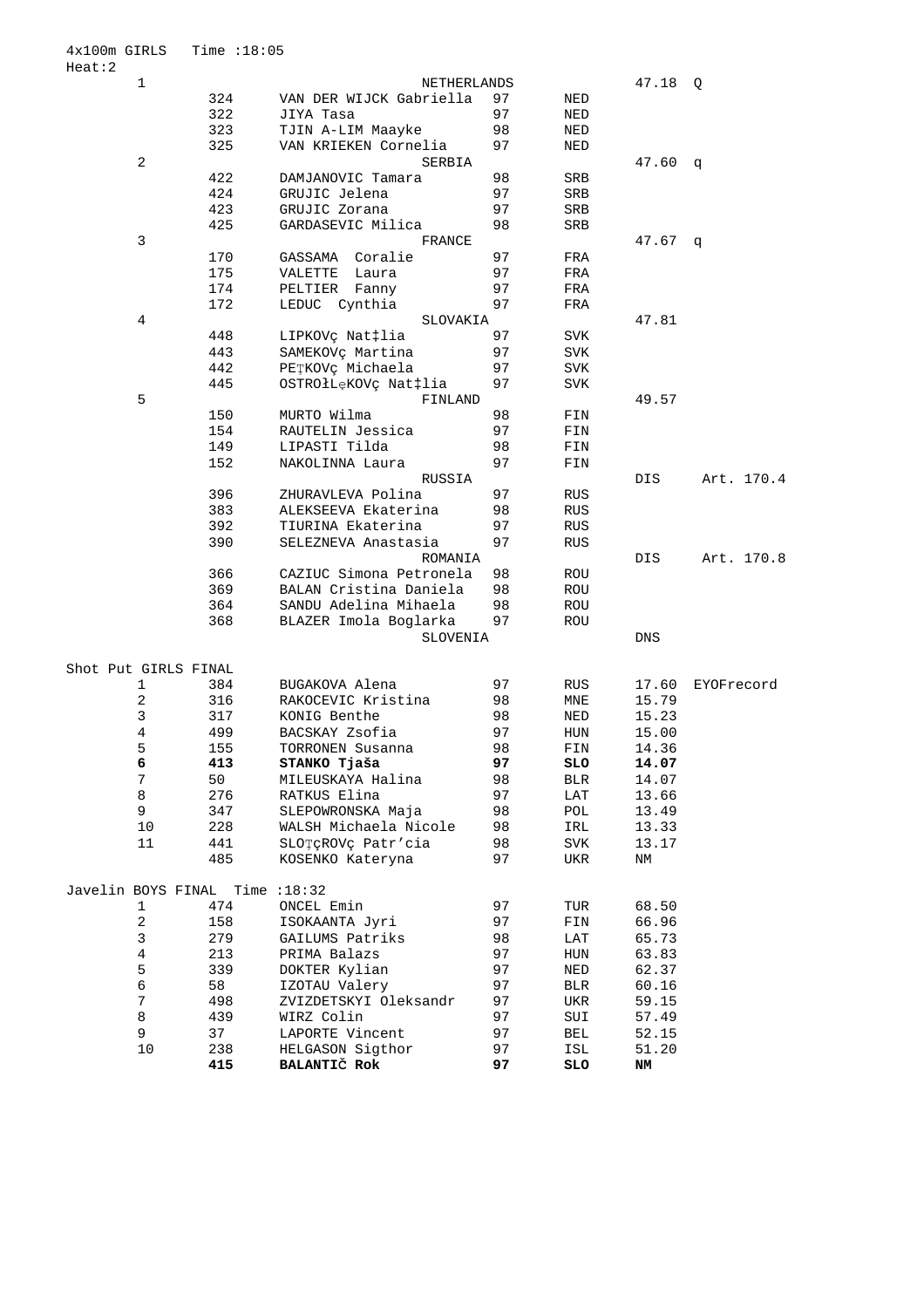|                       |                | Triple Jump GIRLS FINAL | Time $:18:41$                              |    |            |           |            |
|-----------------------|----------------|-------------------------|--------------------------------------------|----|------------|-----------|------------|
|                       | 1              | 169                     | DAVID Yanis Esmeralda                      | 97 | FRA        | 12.92     | $+2.8$     |
|                       |                |                         | 12.44m<br>1.6                              |    |            |           |            |
|                       | 2              | 310                     | CALININA Anastasia                         | 98 | MDA        | 12.80     | $+0.9$     |
|                       | 3              | 406                     | BOŽIČ Tina                                 | 97 | <b>SLO</b> | 12.60     | $+3.1$     |
|                       |                |                         | 12.48m<br>1.3                              |    |            |           |            |
|                       | $\overline{4}$ | 386                     | KUZNETSOVA Alisa                           | 98 | RUS        | 12.60     | $+1.6$     |
|                       | 5              | 357                     | ALBINO MORAIS BARREIRA JŽ 97               |    | POR        | 12.31     | $+2.4$     |
|                       |                |                         |                                            |    |            |           |            |
|                       |                |                         | 12.18m<br>1.8                              |    |            |           |            |
|                       | 6              | 131                     | OLEINIK Vladislava                         | 97 | EST        | 12.09     | $+1.2$     |
|                       | 7              | 419                     | STOJADINOVIC Marija                        | 97 | SRB        | 12.01     | $+0.6$     |
|                       | 8              | 278                     | TURKE Ieva                                 | 98 | LAT        | 11.78     | $+1.8$     |
|                       | 9              | 10                      | STRAMETZ Karin                             | 98 | AUT        | 11.55     | $+0.5$     |
|                       | 10             | 114                     | GARCIA ARCOS Nuria                         | 97 | ESP        | 11.46     | $+1.8$     |
|                       | 11             | 236                     | KRISTJANSDOTTIR Thelma Li 97               |    | ISL        | 11.44     | $+0.9$     |
|                       | 12             | 88                      | KNOBLOCHOVA Tereza                         | 97 | CZE        | 11.26     | $+0.1$     |
|                       |                | 289                     | CESNAITE Emilija                           | 97 | LTU        | ΝM        | $+0.0$     |
|                       |                | 489                     | SINEY Mariya                               | 97 | UKR        | ΝM        | $+0.0$     |
|                       |                |                         |                                            |    |            |           |            |
| $4x100m$ BOYS         |                | Time : 18:46            |                                            |    |            |           |            |
| Heat:1                |                |                         |                                            |    |            |           |            |
|                       | $\mathbf{1}$   |                         | NETHERLANDS                                |    |            | 42.19     | Q          |
|                       |                | 333                     | DOBBER Jochem                              | 97 | NED        |           |            |
|                       |                | 334                     | GOOL van Joris                             | 98 | NED        |           |            |
|                       |                | 336                     | POSTMA Rutger                              | 97 | NED        |           |            |
|                       |                |                         | BRUGGE Sander                              |    |            |           |            |
|                       |                | 335                     |                                            | 97 | NED        |           |            |
|                       | 2              |                         | FRANCE                                     |    |            | 42.36     | q          |
|                       |                | 185                     | ROUSSEAU-JAMARD<br>Alex                    | 97 | FRA        |           |            |
|                       |                | 187                     | SILLON Ludgi                               | 97 | FRA        |           |            |
|                       |                | 180                     | COROLLER Victor                            | 97 | FRA        |           |            |
|                       |                | 178                     | BLECOURT Keny                              | 97 | FRA        |           |            |
|                       | 3              |                         | ITALY                                      |    |            | 42.43     | q          |
|                       |                | 262                     | LAMA Francesco                             | 97 | ITA        |           |            |
|                       |                | 266                     | SEGALE Gabriele                            | 97 | ITA        |           |            |
|                       |                | 268                     | VERGNANO Andrea                            | 97 | ITA        |           |            |
|                       |                | 264                     | PETTOROSSI Diego Aldo                      | 97 | ITA        |           |            |
|                       | 4              |                         | <b>BELGIUM</b>                             |    |            | 42.52     | q          |
|                       |                | 36                      | INGELAERE Brian                            | 97 | BEL        |           |            |
|                       |                | 35                      | HUYBRECHTS Tim                             | 97 | BEL        |           |            |
|                       |                | 33                      | CLEMENS Michiel                            | 97 | BEL        |           |            |
|                       |                | 38                      | TSHITWENU MUKENGALA Flori 97               |    | BEL        |           |            |
|                       | 5              |                         | ROMANIA                                    |    |            | 42.93     | đ          |
|                       |                | 380                     | HOMIUC Costin Florian                      | 97 | ROU        |           |            |
|                       |                | 373                     | SCANGHEL Valentin Stefan 98                |    | ROU        |           |            |
|                       |                | 382                     | MORARU Zeno                                | 97 |            |           |            |
|                       |                | 376                     | CHIORPEC Mihai Vlad                        | 97 | ROU        |           |            |
|                       |                |                         |                                            |    | ROU        |           |            |
|                       |                |                         | DENMARK                                    |    |            | DNS       |            |
|                       |                |                         |                                            |    |            |           |            |
| 4x100m BOYS<br>Heat:2 |                | Time $:18:46$           |                                            |    |            |           |            |
|                       | 1              |                         |                                            |    |            | 42.94 0   |            |
|                       |                | 211                     | HUNGARY                                    |    |            |           |            |
|                       |                |                         | NAGY Csaba Oliver<br>SCHMIDTKA Vince Tibor | 97 | HUN        |           |            |
|                       |                | 214                     |                                            | 98 | HUN        |           |            |
|                       |                | 216                     | SZABO Daniel                               | 97 | HUN        |           |            |
|                       |                | 212                     | PALMAI Mark                                | 98 | HUN        |           |            |
|                       | 2              |                         | <b>ESTONIA</b>                             |    |            | $43.55$ q |            |
|                       |                | 142                     | TAMMARU Andre                              | 98 | EST        |           |            |
|                       |                | 138                     | MOLDAU Martin                              | 98 | EST        |           |            |
|                       |                | 144                     | HAUSENBERG Hans-Christian 98               |    | EST        |           |            |
|                       |                | 137                     | MOLDAU Sander                              | 98 | EST        |           |            |
|                       | 3              |                         | <b>BELARUS</b>                             |    |            | $43.87$ q |            |
|                       |                | 60                      | ZABALOTNY Yury                             | 97 | BLR        |           |            |
|                       |                | 53                      | KHADATOVICH Ivan                           | 97 | <b>BLR</b> |           |            |
|                       |                | 54                      | BARYSEVICH Andrei                          | 97 | BLR        |           |            |
|                       |                | 61                      | DARAHAKUPETS Stanislau                     | 97 | <b>BLR</b> |           |            |
|                       | 4              |                         | TURKEY                                     |    |            | 49.00     |            |
|                       |                | 476                     | TEKAL Yasin                                | 98 | TUR        |           |            |
|                       |                | 468                     | AKIN Harun                                 | 98 | TUR        |           |            |
|                       |                | 472                     | ISEKES Huseyin                             | 97 | TUR        |           |            |
|                       |                | 478                     | YIGITALP Seyhmus                           | 97 | TUR        |           |            |
|                       |                |                         | SPAIN                                      |    |            | DIS       | Art.170.18 |
|                       |                | 128                     | SAGAZ SPOTTORNO Inigo                      | 97 | ESP        |           |            |
|                       |                | 121                     | ARREAZA ALCAZAR Sergio                     | 97 | ESP        |           |            |
|                       |                | 123                     | KEDAR MARTINAVARRO Alejan 97               |    | ESP        |           |            |
|                       |                |                         |                                            |    |            |           |            |
|                       |                | 122                     | DEL VALLE ALBA Luis David 97               |    | ESP        |           |            |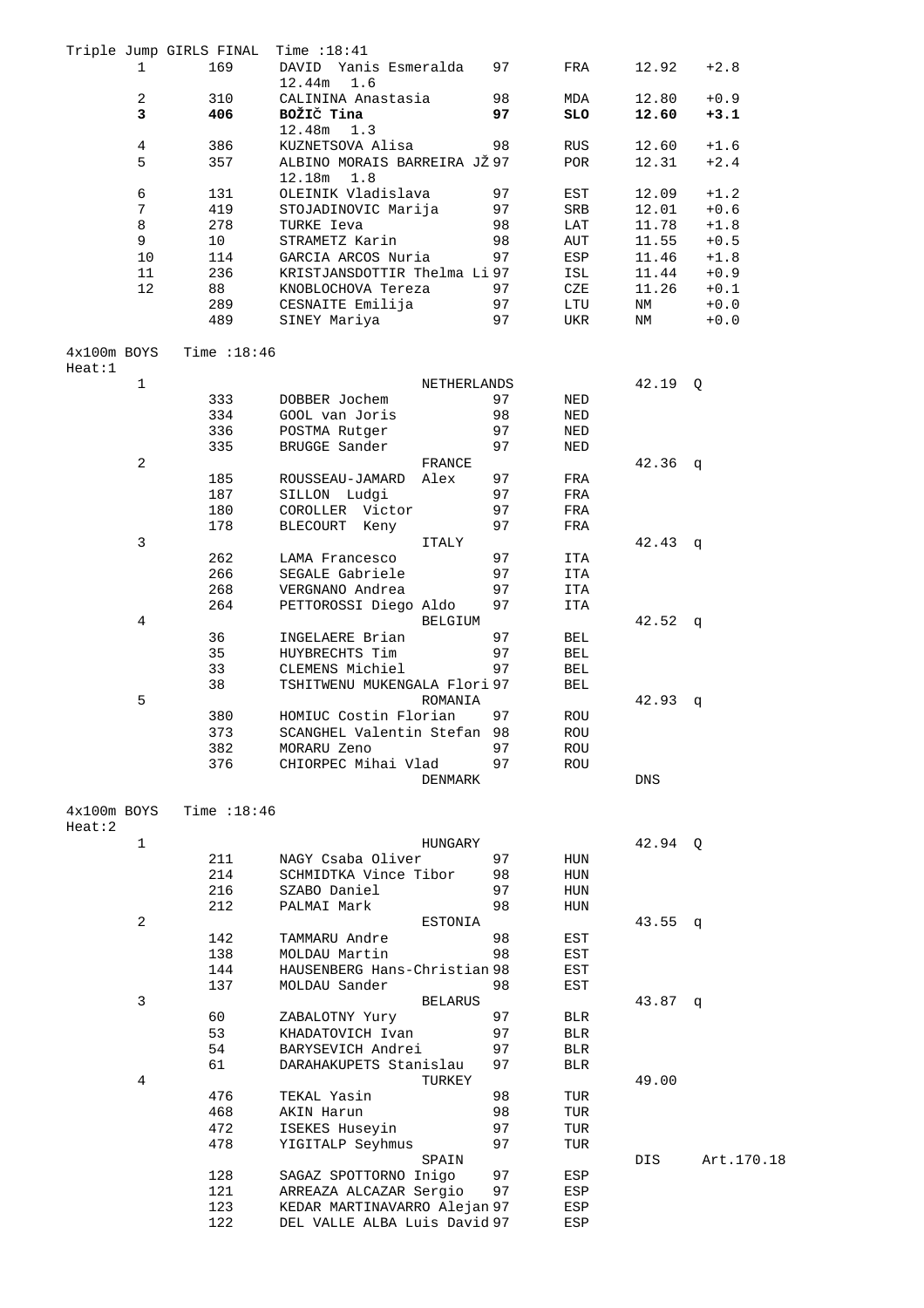| 200m GIRLS FINAL Time : 15:13 |               |                              |          |     |         |        |
|-------------------------------|---------------|------------------------------|----------|-----|---------|--------|
| Wind $: 1.5$<br>1             | 322           | JIYA Tasa                    | 97       |     | 24.10   |        |
|                               |               |                              |          | NED |         |        |
| 2                             | 500           | FERENCZI Melinda             | 97       | HUN | 24.11   |        |
| 3                             | 220           | MCGUCKIAN Roseanna           | 97       | IRL | 24.42   |        |
| 4                             | 97            | VAVROVA Katerina             | 98       | CZE | 24.55   |        |
| 5                             | 25            | DEPUYDT Manon                | 97       | BEL | 24.56   |        |
| 6                             | 252           | NIOTTA Alessia               | 97       | ITA | 24.66   |        |
| 7                             | 118           | PETRIRENA INSAUSTI Ane       | 97       | ESP | 24.72   |        |
| 8                             | 174           | PELTIER Fanny                | 97       | FRA | 24.86   |        |
| 200m BOYS FINAL               | Time $:15:26$ |                              |          |     |         |        |
| Wind $: 2.0$                  |               |                              |          |     |         |        |
| 1                             | 61            | DARAHAKUPETS Stanislau       |          |     | 21.85   |        |
| 2                             | 95            |                              | 97<br>97 | BLR | 22.06   |        |
|                               |               | PROCHAZKA Jachym             |          | CZE |         |        |
| 3                             | 187           | SILLON Ludgi                 | 97       | FRA | 22.07   |        |
| 4                             | 268           | VERGNANO Andrea              | 97       | ITA | 22.22   |        |
| 5                             | 350           | KACZOR Wojciech              | 97       | POL | 22.24   |        |
| 6                             | 128           | SAGAZ SPOTTORNO Inigo 97     |          | ESP | 22.29   |        |
| $7\phantom{.}$                | 333           | DOBBER Jochem                | 97       | NED | 22.40   |        |
| 8                             | 358           | BRÇS AMARAL Ricardo Alexa 97 |          | POR | 22.43   |        |
|                               |               |                              |          |     |         |        |
| 800m BOYS FINAL               | Time $:15:58$ |                              |          |     |         |        |
| 1                             | 304           | MICKUS Benediktas            | 97       | LTU | 1:55.50 |        |
| 2                             | 379           | GHEBAN Madalin Dorian        | 97       | ROU | 1:55.53 |        |
| 3                             | 182           | LOIR Pierrick                | 97       | FRA | 1:56.21 |        |
| $\overline{4}$                | 258           | BEGGIATO Luca                | 97       | ITA | 1:56.39 |        |
| 5                             | 232           | MC BRIDE Cian Michael        | 97       | IRL | 1:56.61 |        |
| 6                             | 338           | FEITSMA Ivan                 | 97       | NED | 1:57.24 |        |
| 7                             | 39            | VAN OPSTAL Arne              | 97       | BEL | 1:57.45 |        |
| 8                             | 166           | UUTELA Julius                | 97       | FIN | 1:57.46 |        |
|                               |               |                              |          |     |         |        |
| 800m GIRLS FINAL Time : 16:18 |               |                              |          |     |         |        |
| 1                             | 227           | SHANAHAN Gretchen Louise 97  |          | IRL | 2:08.75 |        |
| 2                             | 30            | SCHELDEMAN Lotte             | 97       | BEL | 2:09.15 |        |
| 3                             | 327           | PRINSEN Danaid               | 97       | NED | 2:09.77 |        |
| 4                             | 393           | TOLMACHEVA Ekaterina         | 97       | RUS | 2:10.36 |        |
| 5                             | 461           | KONAK Songul                 | 97       | TUR | 2:11.42 |        |
| 6                             | 102           | ANDERSEN Maria Haugaard B 98 |          | DEN | 2:14.28 |        |
| 7                             | 247           | FERDANI Chiara               | 97       | ITA | 2:14.29 |        |
| 8                             | 414           | STRGARŠEK Kaja               | 97       | SLO | 2:17.06 |        |
|                               |               |                              |          |     |         |        |
| Long Jump BOYS FINAL          |               | Time $:16:31$                |          |     |         |        |
| 1                             | 375           | BITAN Gabriel                | 98       | ROU | 7.41    | $+1.7$ |
| 2                             | 81            | VUJEVIC Ivan                 | 98       | CRO | 7.05    | $+2.4$ |
|                               |               | 6.88m<br>1.4                 |          |     |         |        |
| 3                             | 404           | LEVANOV Aleksei              | 97       | RUS | 7.05    | $+4.9$ |
|                               |               | 6.69m<br>1.2                 |          |     |         |        |
| 4                             | 262           | LAMA Francesco               | 97       |     | 6.90    | $+2.6$ |
|                               |               |                              |          | ITA |         |        |
|                               |               | 6.47m<br>1.1                 |          |     |         |        |
| 5                             | 185           | ROUSSEAU-JAMARD Alex         | 97       | FRA | 6.86    | $+4.0$ |
|                               |               | 0.9<br>6.78m                 |          |     |         |        |
| 6                             | 109           | AKROFI-OUARCOO Philip Dar 97 |          | DEN | 6.76    | $+3.4$ |
|                               |               | 0.00m<br>0.0                 |          |     |         |        |
| 7                             | 478           | YIGITALP Seyhmus             | 97       | TUR | 6.64    | $+2.8$ |
|                               |               | 1.5<br>6.63m                 |          |     |         |        |
| 8                             | 494           | KLYMENKO Andriy              | 13       | UKR | 6.62    | $+2.6$ |
|                               |               | 1.2<br>6.48m                 |          |     |         |        |
| 9                             | 121           | ARREAZA ALCAZAR Sergio       | 97       | ESP | 6.50    | $+2.7$ |
|                               |               | 6.32m<br>0.3                 |          |     |         |        |
| 10                            | 137           | MOLDAU Sander                | 98       | EST | 6.33    | $+2.1$ |
|                               |               | 6.15m<br>1.9                 |          |     |         |        |
|                               | 214           | SCHMIDTKA Vince Tibor        | 98       | HUN | ΝM      | $+0.0$ |
|                               | 165           | MANTYNEN Juho                | 97       | FIN | ΝM      | $+0.0$ |
|                               |               |                              |          |     |         |        |

---------

**Day 5 – 19.07.2013**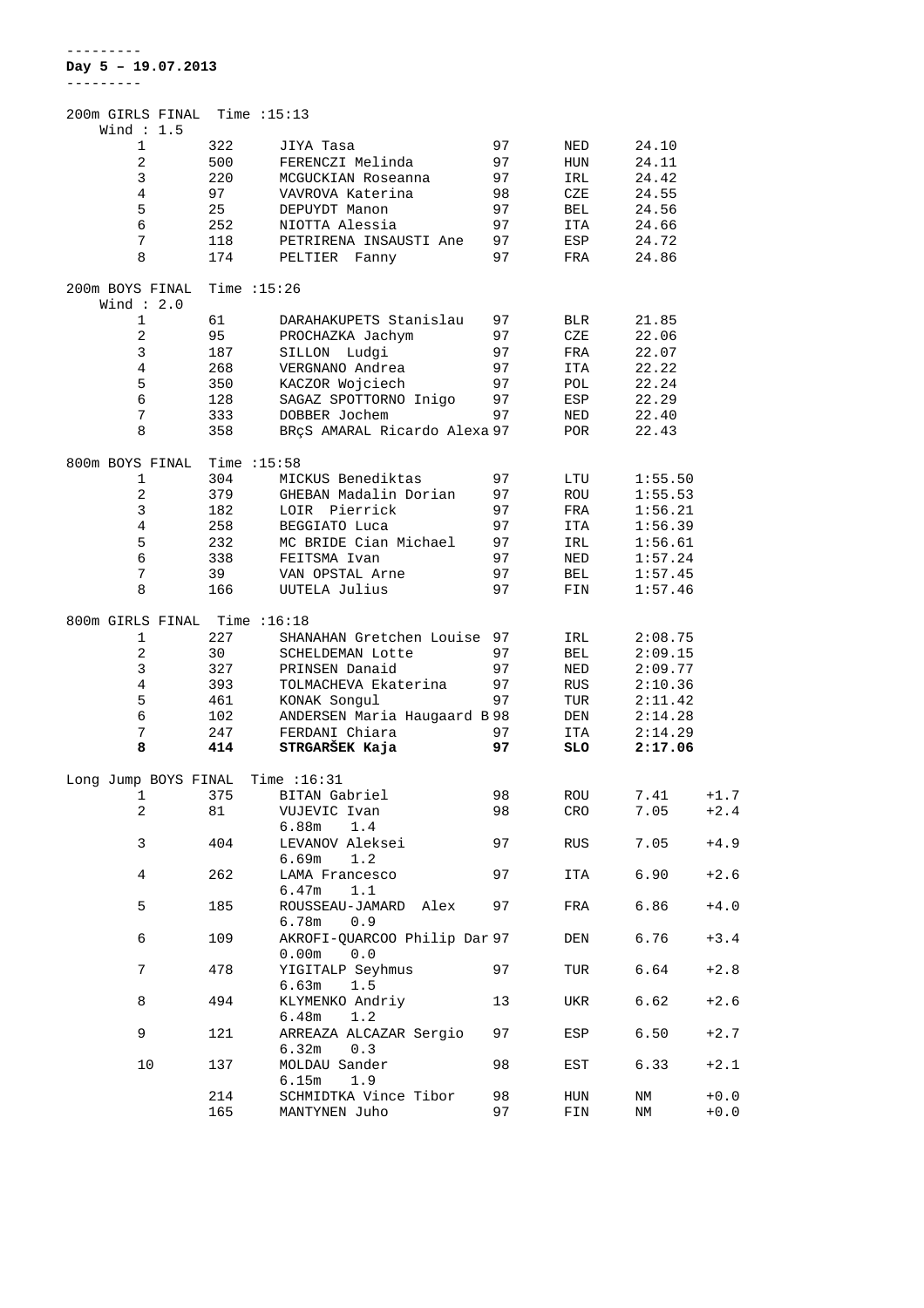| Javelin GIRLS FINAL            |                |     | Time :16:34             |    |     |       |            |
|--------------------------------|----------------|-----|-------------------------|----|-----|-------|------------|
|                                | 1              | 464 | TUGSUZ Eda              | 97 | TUR | 56.61 | EYOFrecord |
|                                | 2              | 46  | TARASIUK Hanna          | 97 | BLR | 56.46 |            |
|                                | 3              | 86  | DURCAKOVA Natalie       | 97 | CZE | 53.90 |            |
|                                | $\overline{4}$ | 246 | CASAROTTO Ilaria        | 97 | ITA | 53.35 |            |
|                                | 5              | 413 | STANKO Tjaša            | 97 | SLO | 52.09 |            |
|                                | б              | 427 | KAMASI Atina            | 97 | SRB | 51.37 |            |
|                                | 7              | 153 |                         | 97 |     | 50.73 |            |
|                                |                |     | NIEMI Tara              |    | FIN |       |            |
|                                | 8              | 271 | DONANE Laine            | 98 | LAT | 50.55 |            |
|                                | 9              | 291 | GEDMINAITE Akvile       | 97 | LTU | 46.88 |            |
|                                | 10             | 385 | KAZANINA Victoria       | 97 | RUS | 44.03 |            |
|                                | 11             | 363 | NECSOIU Florina Andreea | 97 | ROU | 43.68 |            |
|                                | 12             | 136 | KAART Kadi              | 97 | EST | 42.76 |            |
|                                |                |     |                         |    |     |       |            |
| 4x100m GIRLS FINAL Time :16:47 |                |     |                         |    |     |       |            |
|                                | $\mathbf{1}$   |     | IRELAND                 |    |     | 46.55 |            |
|                                |                | 226 | MURPHY Phoebe Genevieve | 98 | IRL |       |            |
|                                |                | 220 | MCGUCKIAN Roseanna      | 97 | IRL |       |            |
|                                |                | 219 | COSTELLO Laura Ann      | 97 | IRL |       |            |
|                                |                | 225 | MCNICOL Niamh           | 97 | IRL |       |            |
|                                | $\overline{a}$ |     | UKRAINE                 |    |     | 46.81 |            |
|                                |                | 483 |                         | 97 | UKR |       |            |
|                                |                |     | KHABINA Yana            |    |     |       |            |
|                                |                | 492 | YACHNIK Maryna          | 97 | UKR |       |            |
|                                |                | 487 | PIRIYEVA Maryna         | 98 | UKR |       |            |
|                                |                | 484 | KOBA Dzhois             | 98 | UKR |       |            |
|                                | 3              |     | BELGIUM                 |    |     | 46.89 |            |
|                                |                | 26  | DILLENS Judith          | 98 | BEL |       |            |
|                                |                | 24  | COUCKUYT Paulien        | 97 | BEL |       |            |
|                                |                | 28  | LOBBENS Laurence        | 97 | BEL |       |            |
|                                |                | 25  | DEPUYDT Manon           | 97 | BEL |       |            |
|                                | 4              |     | FRANCE                  |    |     | 47.22 |            |
|                                |                |     |                         |    |     |       |            |
|                                |                | 170 | GASSAMA Coralie         | 97 | FRA |       |            |
|                                |                | 175 | VALETTE Laura           | 97 | FRA |       |            |
|                                |                | 169 | DAVID Yanis Esmeralda   | 97 | FRA |       |            |
|                                |                | 172 | LEDUC Cynthia           | 97 | FRA |       |            |
|                                | 5              |     | SPAIN                   |    |     | 47.45 |            |
|                                |                | 115 | GARCIA MUNTANE Sheila   | 97 | ESP |       |            |
|                                |                | 118 | PETRIRENA INSAUSTI Ane  | 97 | ESP |       |            |
|                                |                | 112 | DORDA SANS Sara         | 97 | ESP |       |            |
|                                |                | 120 | TEJEDOR PARDINAS Elisa  | 98 | ESP |       |            |
|                                |                |     |                         |    |     |       |            |
|                                | 6              |     | ITALY                   |    |     | 47.78 |            |
|                                |                | 249 | FORGHIERI Paola         | 97 | ITA |       |            |
|                                |                | 253 | PECCO Alessandra        | 97 | ITA |       |            |
|                                |                | 250 | MOSETTI Nicla           | 97 | ITA |       |            |
|                                |                | 252 | NIOTTA Alessia          | 97 | ITA |       |            |
|                                |                |     | SERBIA                  |    |     | DIS   | Art.170.18 |
|                                |                | 422 | DAMJANOVIC Tamara       | 98 | SRB |       |            |
|                                |                | 424 | GRUJIC Jelena           | 97 | SRB |       |            |
|                                |                | 423 | GRUJIC Zorana           | 97 | SRB |       |            |
|                                |                | 426 | JOVIC Luna Vodana       | 98 | SRB |       |            |
|                                |                |     |                         |    |     |       |            |
|                                |                |     | NETHERLANDS             |    |     | DIS   | Art.170.7  |
|                                |                | 324 | VAN DER WIJCK Gabriella | 97 | NED |       |            |
|                                |                | 322 | JIYA Tasa               | 97 | NED |       |            |
|                                |                | 323 | TJIN A-LIM Maayke       | 98 | NED |       |            |
|                                |                | 325 | VAN KRIEKEN Cornelia    | 97 | NED |       |            |
|                                |                |     |                         |    |     |       |            |
|                                |                |     |                         |    |     |       |            |
| Shot Put BOYS FINAL            |                |     | Time $:17:08$           |    |     |       |            |
|                                | 1              | 354 | BUKOWIECKI Konrad       | 97 | POL | 21.41 | EYOFrecord |
|                                | 2              | 374 | TOADER Andrei Rares     | 97 | ROU | 18.53 |            |
|                                | 3              | 261 | FABBRI Leonardo         | 97 | ITA | 17.76 |            |
|                                | $\overline{4}$ | 159 | JAAKKOLA Aleksi         | 97 | FIN | 17.30 |            |
|                                | 5              | 301 | CECKAUSKAS Arminas      | 98 | LTU | 17.24 |            |
|                                |                |     |                         |    |     |       |            |
|                                | 6              | 140 | PIIRIMAE Kert           | 97 | EST | 17.20 |            |
|                                | 7              | 451 | ZENC¢R Pavol            | 98 | SVK | 16.36 |            |
|                                | 8              | 189 | TOURNIER Yannis         | 97 | FRA | 16.31 |            |
|                                | 9              | 195 | MUJARIDZE Giorgi        | 98 | GEO | 15.76 |            |
|                                | 10             | 56  | NAZARUK Vitali          | 97 | BLR | 14.90 |            |
|                                | 11             | 469 | CUMALI Huseyin          | 97 | TUR | 13.35 |            |